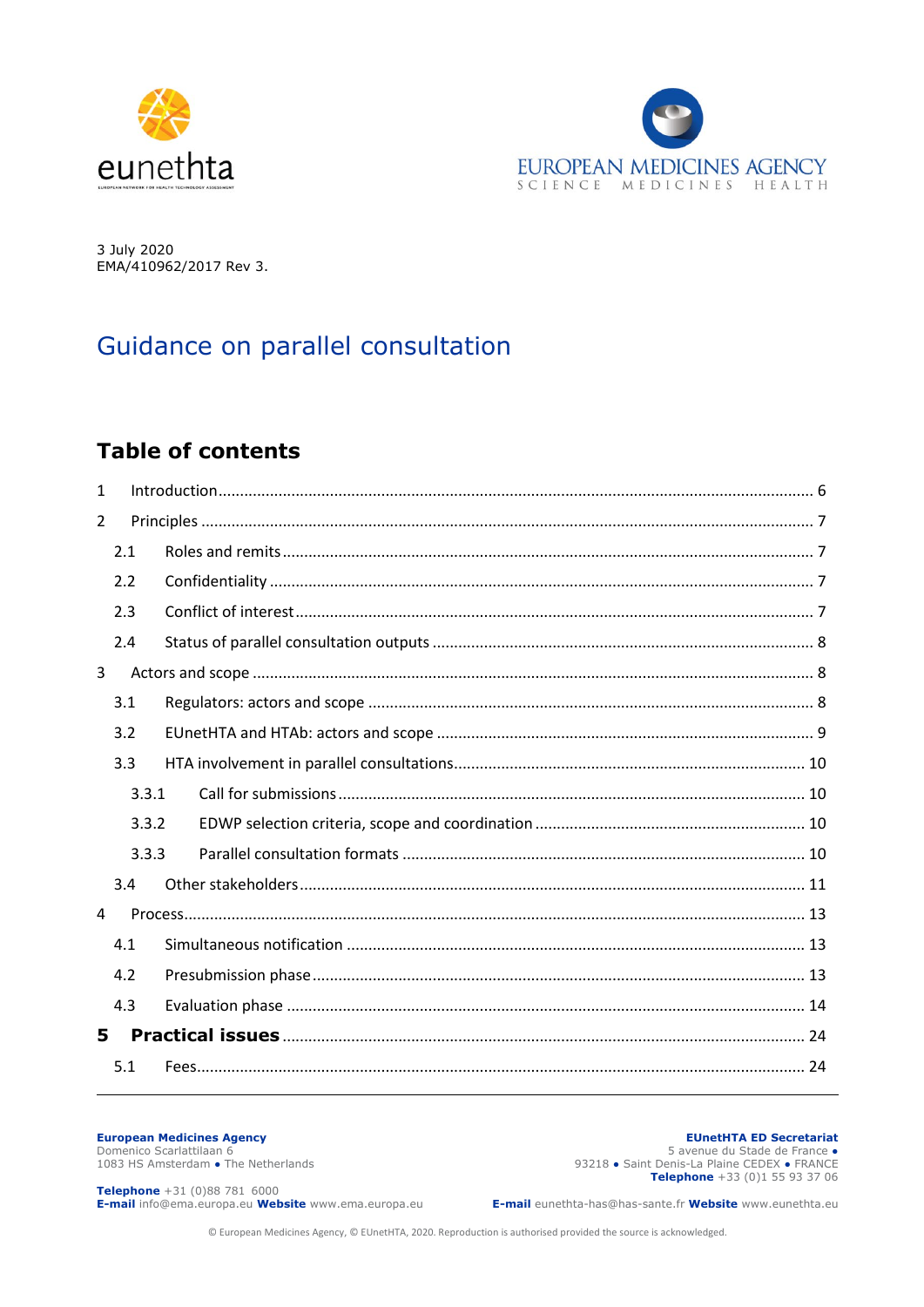| 5.2 |  |
|-----|--|
| 5.3 |  |
| 5.4 |  |
| 6   |  |
|     |  |
|     |  |
|     |  |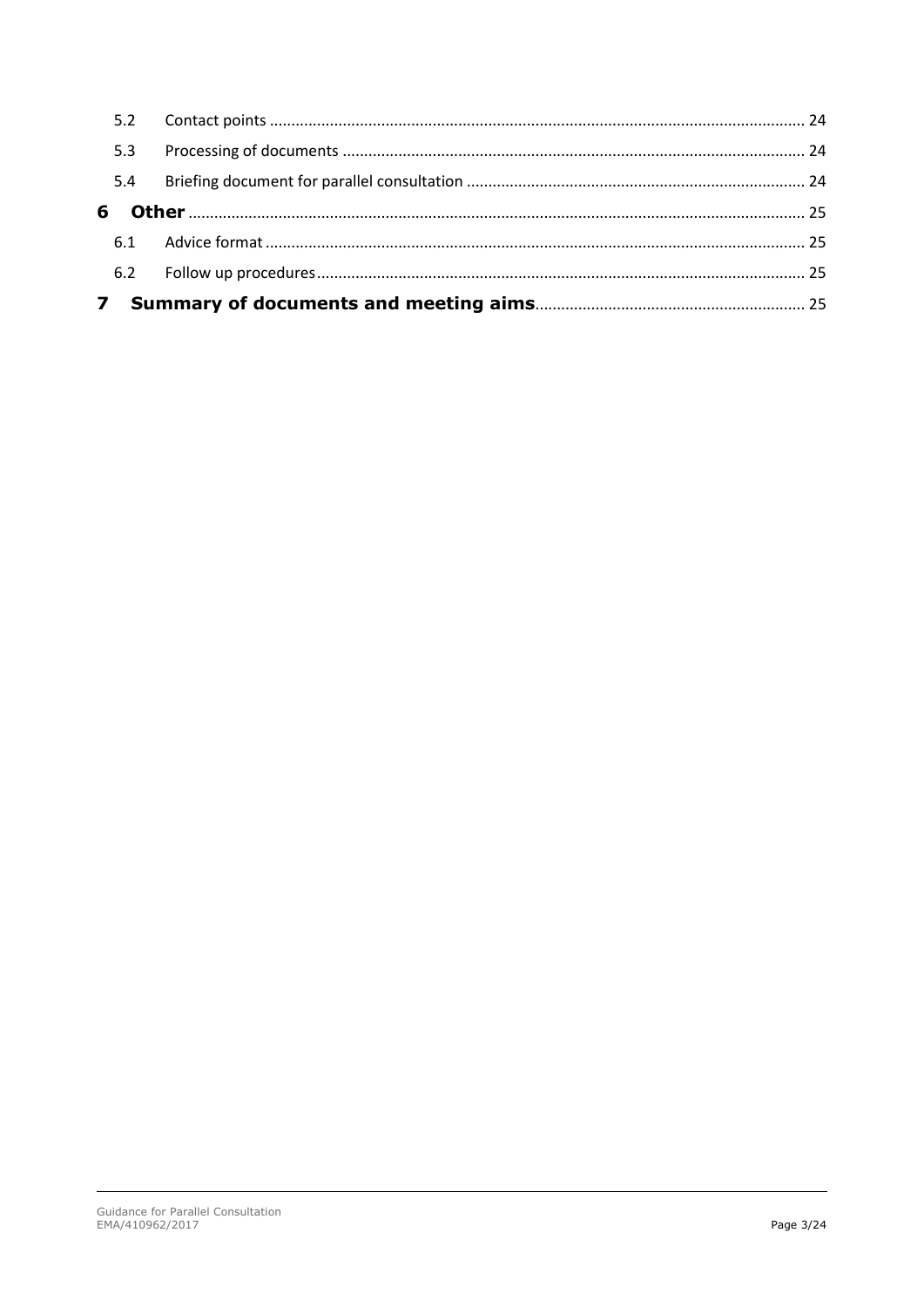## **Abbreviations**

| <b>AEMPS</b>          | Agencia Española de Medicamentos y Productos Sanitarios                              |
|-----------------------|--------------------------------------------------------------------------------------|
| <b>AETSA</b>          | Área de Evaluación de Tecnologías Sanitarias de Andalucía                            |
| <b>AIFA</b>           | Agenzia Italiana del Farmaco, Italy                                                  |
| <b>AQuAS CatSalut</b> | Agència de Qualitat i Avaluació Sanitàries de Catalunya Servei Català de la<br>Salut |
| <b>ATMPs</b>          | Advanced Therapy Medicinal Products                                                  |
| <b>CAT</b>            | Committee for Advanced Therapies                                                     |
| <b>CHMP</b>           | Committee for Medicinal Products for Human Use                                       |
| <b>COMP</b>           | Committee for Orphan Medicinal Products                                              |
| EC                    | European Commission                                                                  |
| ED                    | Early Dialogue                                                                       |
| <b>EDWP</b>           | Early Dialogues Working Party                                                        |
| <b>EDC</b>            | Early Dialogues Committee                                                            |
| EU                    | European Union                                                                       |
| EMA                   | European Medicines Agency                                                            |
| <b>EUnetHTA</b>       | European Network for Health Technology Assessment                                    |
| F <sub>2</sub> F      | Face to Face                                                                         |
| G-BA                  | Gemeinsamer Bundesausschuss, Germany                                                 |
| <b>HAS</b>            | Haute Autorité de Santé, France                                                      |
| <b>HCP</b>            | <b>Health Care Professional</b>                                                      |
| HTA                   | Health Technology Assessment                                                         |
| <b>HTAb</b>           | Health Technology Assessment bodies                                                  |
| JA                    | Joint Actions                                                                        |
| LoI                   | Letter of Intent                                                                     |
| <b>NCA</b>            | National Competent authority                                                         |
| <b>NIPN</b>           | National Institute of Pharmacy and Nutrition, Hungary                                |
| <b>NOMA</b>           | Norwegian Medicines Agency                                                           |
| PC                    | <b>Parallel Consultation</b>                                                         |
| <b>PSA</b>            | Parallel Scientific Advice                                                           |
| <b>PDCO</b>           | Paediatric Committee                                                                 |
| <b>PLEG</b>           | Post Licensing Evidence Generation                                                   |
| <b>PRAC</b>           | Pharmacovigilance Risk Assessment Committee                                          |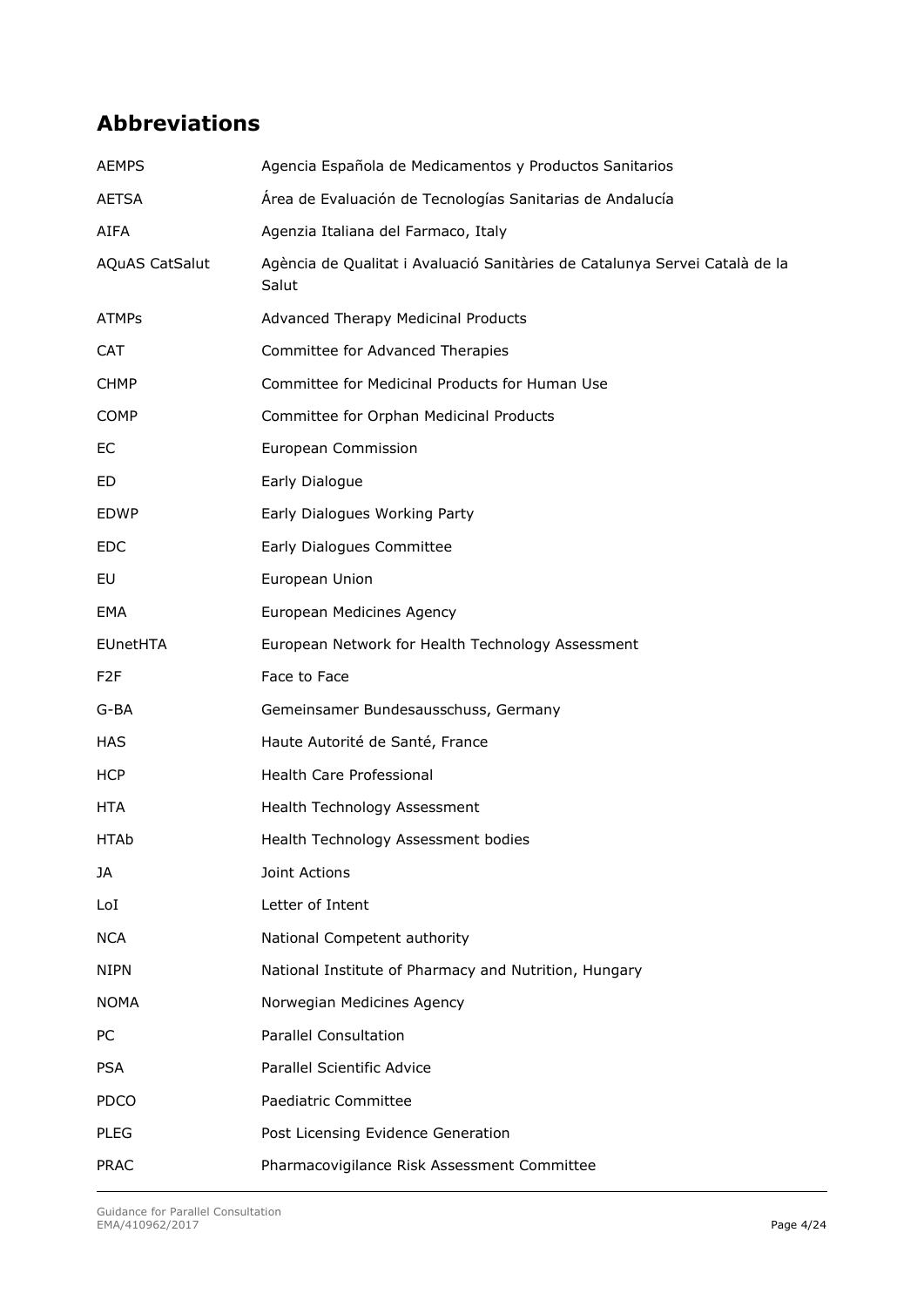| <b>RER</b>  | Regione Emilia-Romagna, Italy    |
|-------------|----------------------------------|
| <b>SAWP</b> | Scientific Advice Working Party  |
| <b>SFFD</b> | Shaping European Early Dialogues |
| <b>SME</b>  | Small or Medium Enterprises      |
| TC.         | Teleconference                   |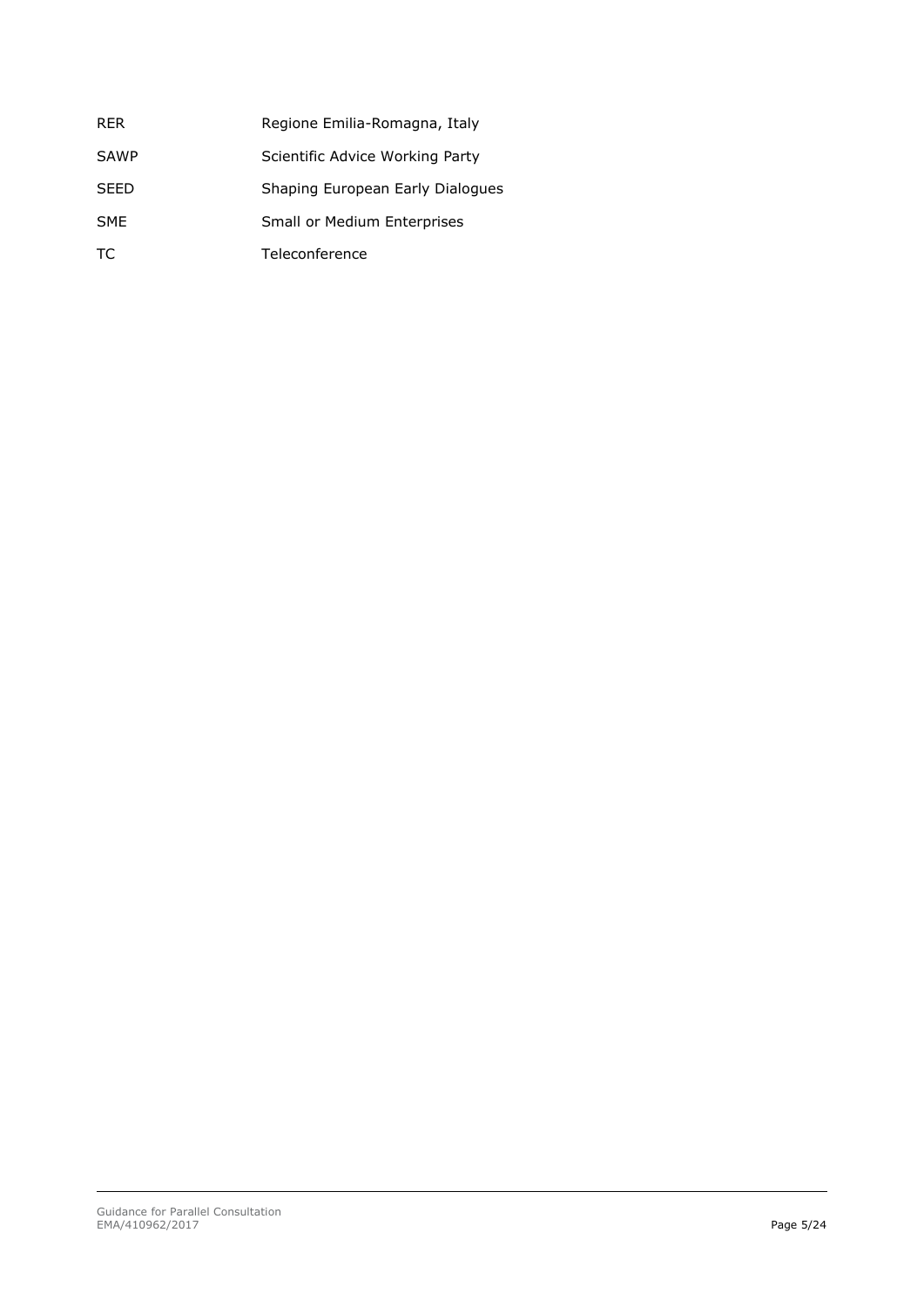## <span id="page-4-0"></span>**1 Introduction**

As the first step to market access, a new medicine requires a marketing authorisation from a medicines regulatory agency. Following regulatory approval, Health Technology Assessment (HTA), providing evidence-based information and analysis, takes place at the national level in accordance with national practices and legislative frameworks<sup>1</sup>. Health Technology Assessment is then used to inform subsequent decisions on coverage (reimbursement) and price of an authorised drug at the national level.

Interactions between medicines' developers, Regulators and Health Technology Assessment bodies (HTAbs) or other possible stakeholders to discuss the development plan means that evidence can be generated to meet the needs of respective decision-makers as efficiently as possible. Thus, a strong interaction between Regulators and HTAbs/other relevant stakeholders is critical to facilitate patients' access to important new medicines and hence for the overall benefit of public health.

The European Medicines Agency (EMA) is the EU body responsible for coordinating the existing regulatory and scientific resources put at its disposal by EU Member States for the evaluation, supervision and pharmacovigilance of medicinal products, including the provision of Scientific Advice for regulatory purposes.

The European Network for Health technology Assessment (EUnetHTA) was established to create an effective and sustainable network for HTA across Europe – working together to develop reliable, timely, transparent and transferable information to contribute to HTA in European countries, creating a sustainable system of HTA knowledge sharing, and promoting good practice in HTA methods and processes. EUnetHTA Joint Action 3 (JA3) aims to define and implement a sustainable model for the scientific and technical cooperation on HTA in Europe, and is co-funded by the European Commission (EC). Within EUnetHTA JA3, Work Package 5 (WP5) aims at bridging the gaps between patients, caregivers, technology developers, current registry holders, and authorities in the health care sector, HTA producers and HTA users. Its main objective is to help to generate, all along the technology lifecycle, optimal and robust evidence for different stakeholders, bringing benefits for patient access and public health.

#### **EUnetHTA and EMA platform on evidence generation interactions**

This platform comprises enhanced collaboration for Parallel regulatory HTA Scientific Advice/Early Dialogues (henceforward referred to as Parallel Consultation) between EMA and EUnetHTA. Parallel Consultation provides a single gateway for requests for parallel discussions before the start of pivotal clinical trials on initial evidence generation for Marketing Authorisation Application/Reimbursement, and Post Licensing Evidence Generation (PLEG) involving EMA, EUnetHTA and HTA bodies. Partnership of EMA and EUnetHTA also allows for: streamlined logistics, improved HTA coordination through EUnetHTA ED Secretariat, greater participation via the involvement of EUnetHTA HTA Early Dialogue Working Party (EDWP)<sup>[2](#page-4-2)</sup>, and maximum gain from the parallel procedure by optimising opportunities for mutual understanding and problem solving between Regulators and HTAs. This facilitates optimal and robust evidence generation for different stakeholders bringing benefits for patient access and public health.

<span id="page-4-1"></span><sup>1</sup> Development of archetypes for non-ranking classification and comparison of European National Health Technology Assessment systems. Allen et al. Health Policy 2013, Volume 113, Issue 3, December 2013, Pages 305–312

<span id="page-4-2"></span><sup>2</sup> Composition of the Early Dialogue Working Party: France (Haute Autorité de Santé: HAS), Germany (Gemeinsamer Bundesausschuss: G-BA), Hungary (National Institute of Pharmacy and Nutrition: NIPN), Italy (Italian Medicines Agency: AIFA with alternate Regione Emilia-Romagna: RER), Norway (Norwegian Medicines Agency: NOMA), and Spain (Agencia Española de Medicamentos y Productos Sanitarios: AEMPS with the support of regional agencies Área de Evaluación de Tecnologías Sanitarias de Andalucía: AETSA and Agència de Qualitat i Avaluació Sanitàries de Catalunya Servei Català de la Salut: AQuAS-CatSalut)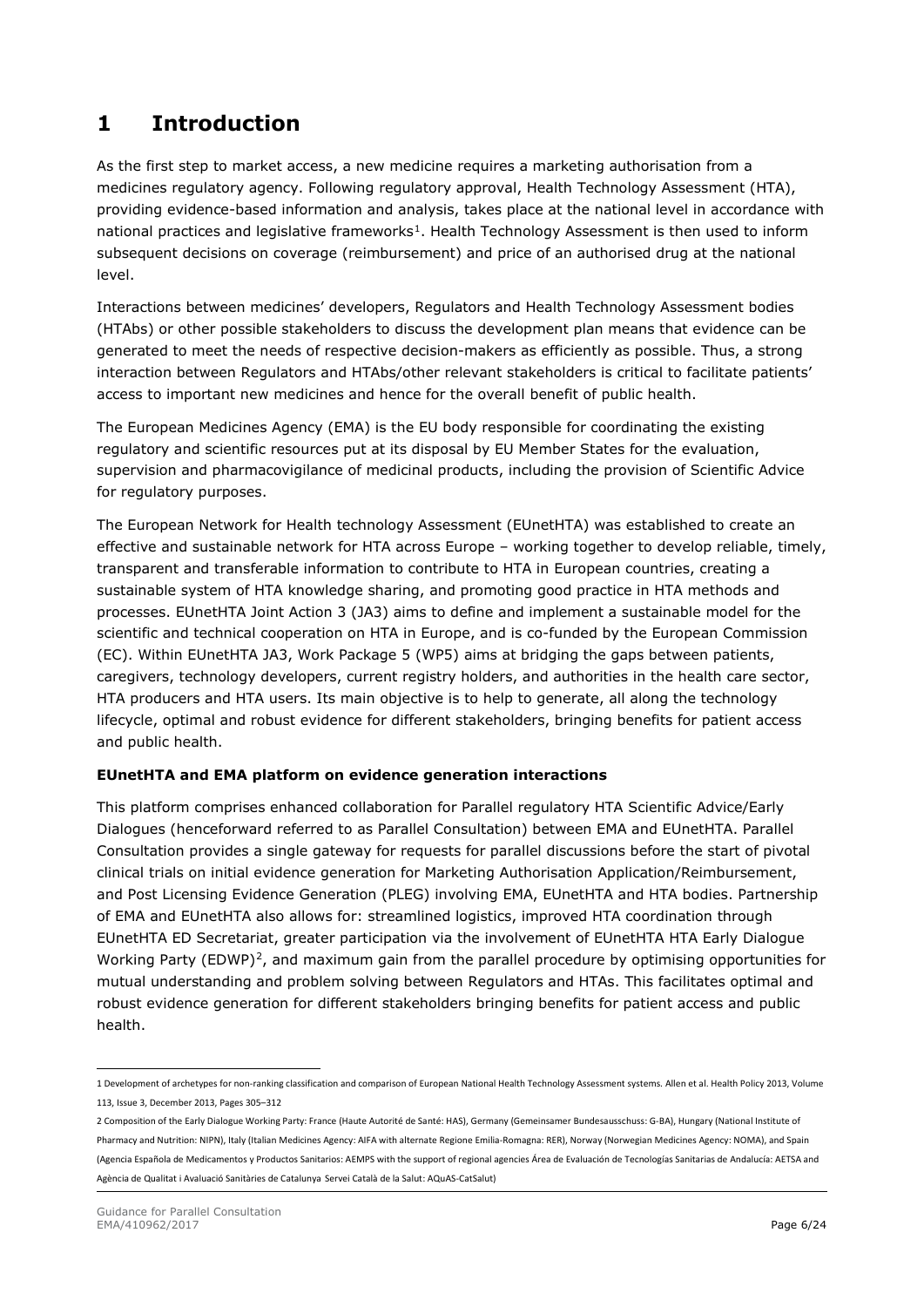For all submitted requests, the EUnetHTA ED Secretariat facilitates centralised HTA recruitment, and selection criteria is applied by the EDWP in order to decide if the request is accepted for a Parallel Consultation. The EDWP selection criteria and process are fully explained below in section 3.3. Other products which are not selected for a parallel consultation could pursue a regular Scientific Advice procedure with EMA and may be eligible for national advice from some HTAbs.

All Parallel Scientific Advices will be conducted through this Parallel Consultation Platform.

This guidance replaces the "Guidance for Parallel Consultation" (EMA/410962/2017 Rev.2) as of the date of publication.

Key modifications in this version include:

- All provided recommendations will be consolidated amongst HTA bodies;
- A shortened procedure with 2 different procedural formats (Written-only or with F2F meeting);
- Updated composition of the EDWP

## <span id="page-5-0"></span>**2 Principles**

#### <span id="page-5-1"></span>*2.1 Roles and remits*

This guidance highlights ideal timelines and actions for each party undertaking a Parallel Consultation.

This is a multi-stakeholder procedure with Regulators and HTAbs being equal partners. As a multistakeholder procedure, collaboration and communication between all stakeholders are important to ensure agreement and clarity on the ownership of different actions, and to deliver on the objectives of the exercise.

Each participating body should adhere to the roles and responsibilities under their respective remit.

### <span id="page-5-2"></span>*2.2 Confidentiality*

By submitting a request for a Parallel Consultation, the Applicant agrees to the exchange of information between EMA and participating EUnetHTA HTAbs.

The Parallel Consultation process is confidential.

EMA and associated regulatory experts are bound by EMA code of conduct, and confidentiality agreements, and operate under the EMA policy on access to documents (Policy/0043).

EUnetHTA prioritises confidentiality and each HTAb participant and associated expert is required to submit a signed EUnetHTA [Confidentiality Agreement.](https://eunethta.eu/wp-content/uploads/2020/03/Confidentiality-Agreement.pdf)

Therefore, commercially confidential information provided to the EMA and EUnetHTA within the context of a Parallel Consultation is not shared with any party preauthorisation outside of the respective Regulator and HTA networks in the absence of a signed confidentiality undertaking or the consent of the sponsor.

### <span id="page-5-3"></span>*2.3 Conflict of interest*

EMA: Conflict of interest of regulatory experts, health care professionals (HCP) and patient representatives is handled in line with Policy 44.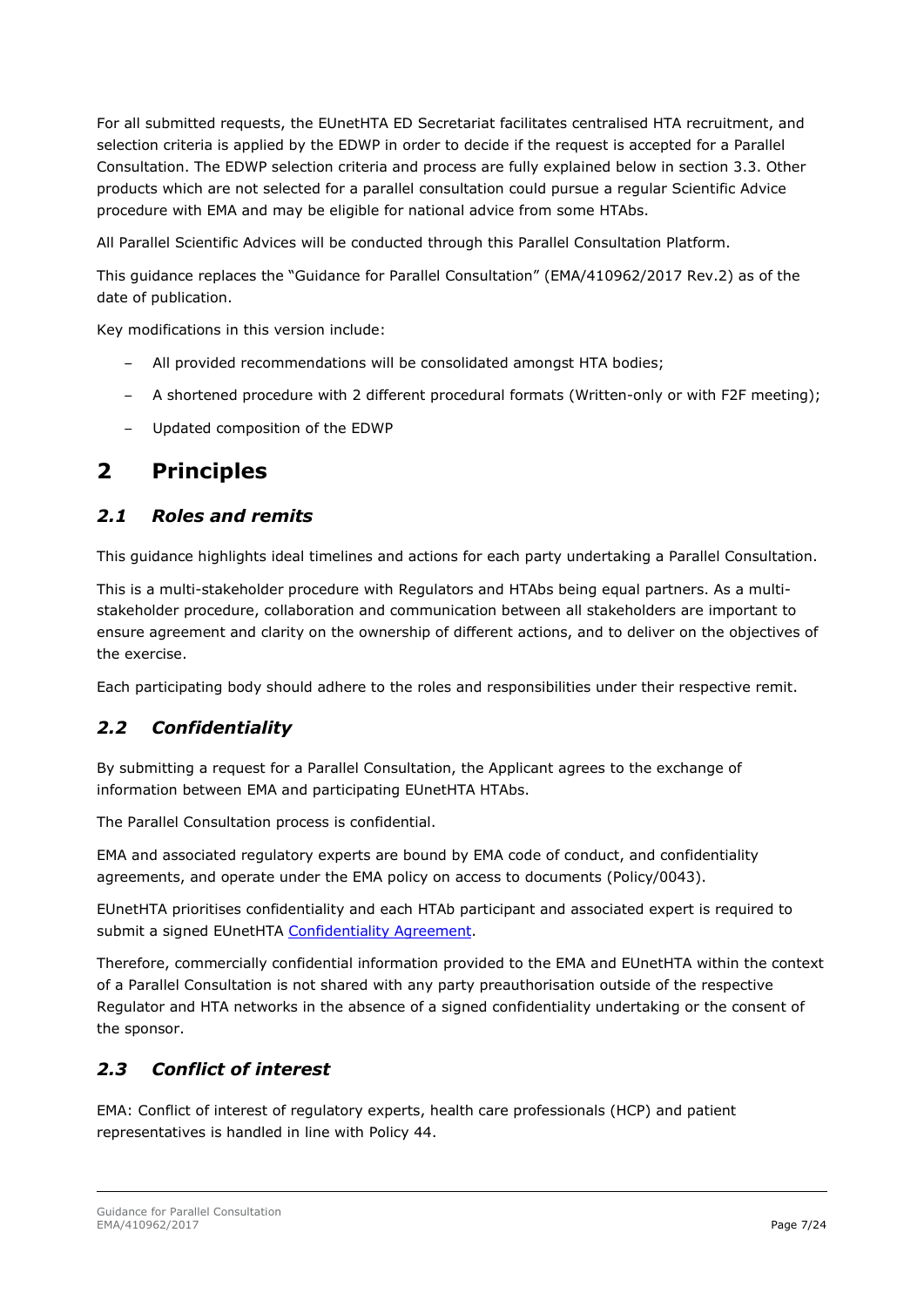EUnetHTA: Conflict of interest of HTAb participants, health care professionals (HCP) and patient representatives is handled through the EUnetHTA [Declaration of Interest \(DOI\) form.](https://eunethta.eu/wp-content/uploads/2019/11/Declaration-of-Interest-DOI-Form.pdf) Further information can be found in the [EUnetHTA Procedure Guidance for handling Declaration of Interest](https://eunethta.eu/wp-content/uploads/2019/11/EUnetHTA-Procedure-Guidelines-DOI.pdf)  [\(DOI\) form.](https://eunethta.eu/wp-content/uploads/2019/11/EUnetHTA-Procedure-Guidelines-DOI.pdf)

### <span id="page-6-0"></span>*2.4 Status of parallel consultation outputs*

The advice provided by each stakeholder is not legally binding.

European Medicines' Regulators take the Committee for Medicinal Products for Human Use (CHMP) Scientific Advice/Protocol Assistance provided into consideration during the Marketing Authorisation Application (MAA). The Applicant needs to justify fully any deviations from the advice given. Please see the EMA Scientific Advice Guidance document for further details.

Advice provided by EUnetHTA partners is based on the documentation provided by the Applicant. The recommendation reflects the state-of-the-art of medical science and national requirements at the time of advice.

## <span id="page-6-1"></span>**3 Actors and scope**

The process described herein is only for Parallel Consultation jointly involving EMA and EUnetHTA. For regulatory-only, or HTA-only procedures, please see EMA and EUnetHTA websites.

### <span id="page-6-2"></span>*3.1 Regulators: actors and scope*

The Scientific Advice Working Party (SAWP) is an EMA standing working party with the remit of providing Scientific Advice and Protocol Assistance to Applicants, advising on the conduct of the various tests and trials necessary to demonstrate the quality, safety and efficacy of medicinal products (See "Mandate, objectives and rules of procedure of the Scientific Advice Working Party (SAWP)" (EMEA/CHMP/SAWP/69686/04 Rev 14).

The SAWP Coordinator is a medicines regulator and a member, or alternate member, of SAWP who is responsible for providing reports further to the Scientific Advice or Protocol Assistance requests, addressing comments from the SAWP, Working Parties, and EMA Committees, drafting the SAWP List of Issues, acting as one of the 2 co-chairs for the face to face meeting, and drafting the final report for further input and consideration by SAWP and EMA Committees.

The EMA Scientific Officer supports the SAWP Coordinators with scientific and administrative coordination. This is the principal EMA contact person to which the Applicant and EUnetHTA should address all matters related to an individual procedure.

The EMA Scientific advice secretariat informs the Applicant and EUnetHTA ED Secretariat who has been appointed as EMA Scientific Officer after the receiving the Letter of Intent. EMA sends an EMA contact sheet to the Applicant and the EUnetHTA ED Secretariat including all details for regulator participants (i.e. SAWP Coordinators, EMA Scientific Officer, assistant and other contacts, if applicable) close to the start of the procedure (evaluation phase).

For the EMA, through the Parallel Consultation, the Scientific Advice or Protocol Assistance provided to the Applicant is substantive, is prepared pursuant to Article 57 (1.n) of Regulation (EC) No 726/2004) and is adopted by CHMP having been elaborated through the SAWP.

Applicants may request advice on any medicinal products for use in humans, (as defined in Directive 2001/83 (as amended)), irrespective of the medicinal product's eligibility for the centralised procedure,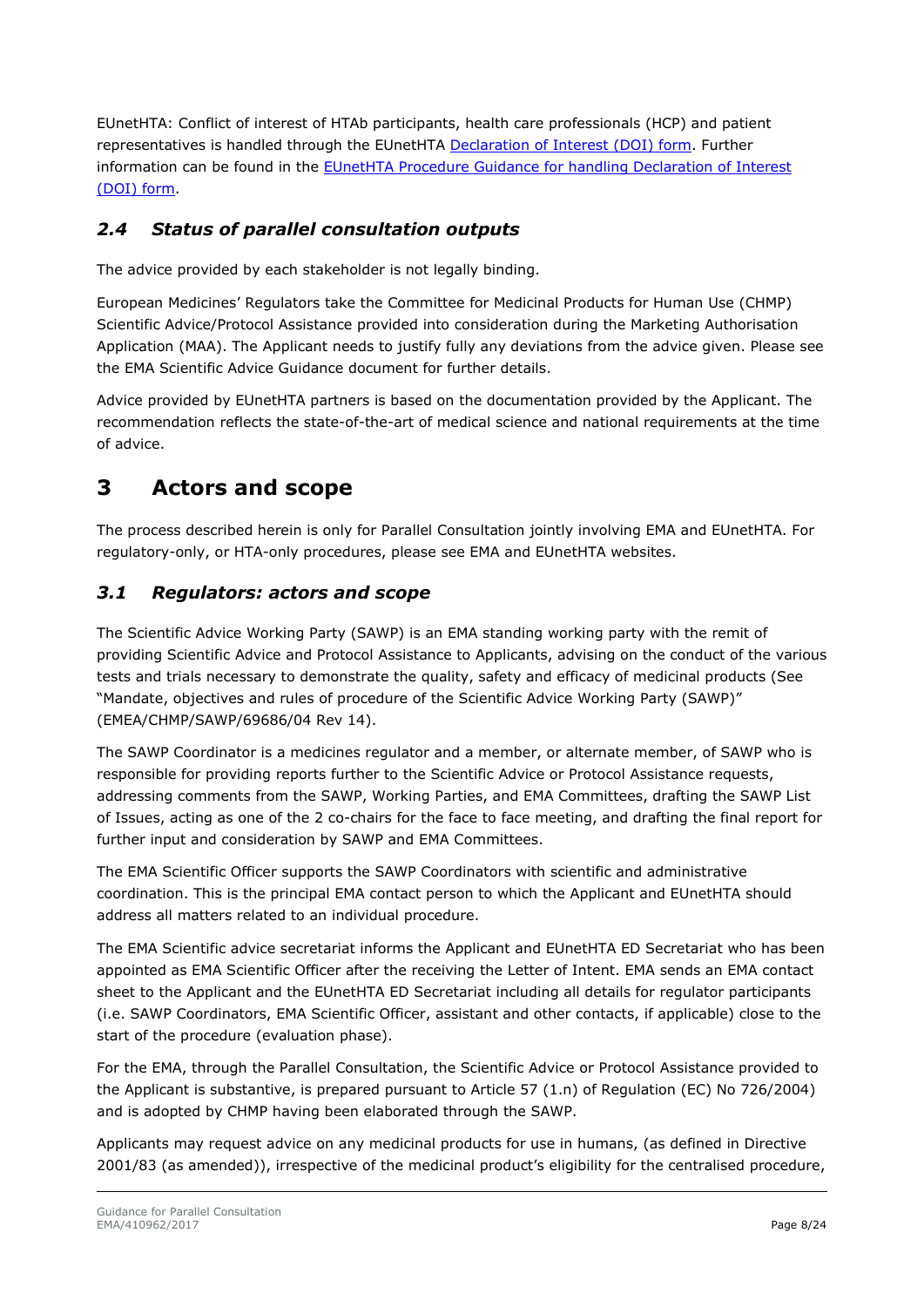and at any stage of the product lifecycle. This may include very early strategic advice, advice on novel development plans, broad advice, plans for pivotal phase III studies, post-authorisation safety and efficacy studies, advice on the development of registries, or risk management planning incorporating risk minimisation measures.

### <span id="page-7-0"></span>*3.2 EUnetHTA and HTAb: actors and scope*

The Early Dialogues Working Party (EDWP) is a standing committee composed of permanent national and regional HTAb members i.e. AEMPS (with the support of regional agencies AQuAS-CatSalut and AETSA) for Spain; AIFA/RER for Italy (AIFA and RER respectively share their membership in the ED Working Party and must therefore decide, for each ED, which of them is to participate to a relevant ED); G-BA for Germany; HAS for France; NIPN for Hungary and NOMA for Norway.

The ED Working Party is the standing working party of the HTA bodies for the performance of the scientific advice and is responsible for the following tasks:

- i. assess the eligibility of advice requests in view of the Eligibility Criteria, as specified in Section 3.3.2, and report to the ED Secretariat on the eligibility and acceptance of the scientific advice requests;
- ii. participate in the performance of the scientific advice
- iii. engage national experts in the framework of EDs, who cooperate on a voluntary basis.

A EUnetHTA Scientific Coordinator and Rapporteur will be assigned for each ED from among the EDWP members. The Scientific coordinator is responsible for providing EUnetHTA final consolidated recommendations to the applicant addressing comments from the EDWP, drafting the EDWP List of Issues, acting as one of the 2 co-chairs for the face to face meeting for those procedures requiring a face to face meeting, and drafting the final report for further input and consideration by EDWP.

The Rapporteur supports the Scientific Coordinator in the different tasks listed before.

The EUnetHTA ED Secretariat is responsible for all practical coordination of HTAb participation in a Parallel Consultation. Together with the EMA Scientific Officer, on the regulatory side, the EUnetHTA ED Secretariat acts as the sole HTAb contact point for all Parallel Consultations. Additionally, the EUnetHTA ED Secretariat is responsible for insuring the receivability of a request and all project management on the HTAb side. Finally, the EUnetHTA ED Secretariat is responsible to engage patients and patients' representatives (with the exception of German patients, who will be engaged via G-BA) and HCPs to provide expert input related to i.a. the condition, treatment and expectations of patients and the proposed development.

The EUnetHTA Scientific Coordinator undertakes scientific coordination on behalf of HTAs. For all procedures, the EDC Scientific Coordinator facilitates discussion between HTAbs in advance of meetings, interacts with the EMA and acts as a co-chair for the HTAb for those procedures requiring a face to face meeting. Further information on the Parallel Consultation format can be found in the respective section of this guidance document.

The EUnetHTA Rapporteur collects and consolidates responses from the EDWP and presents consolidated HTAb answers during the F2F Meeting. The Rapporteur interacts with the EDC Scientific Coordinator and EMA on scientific matters.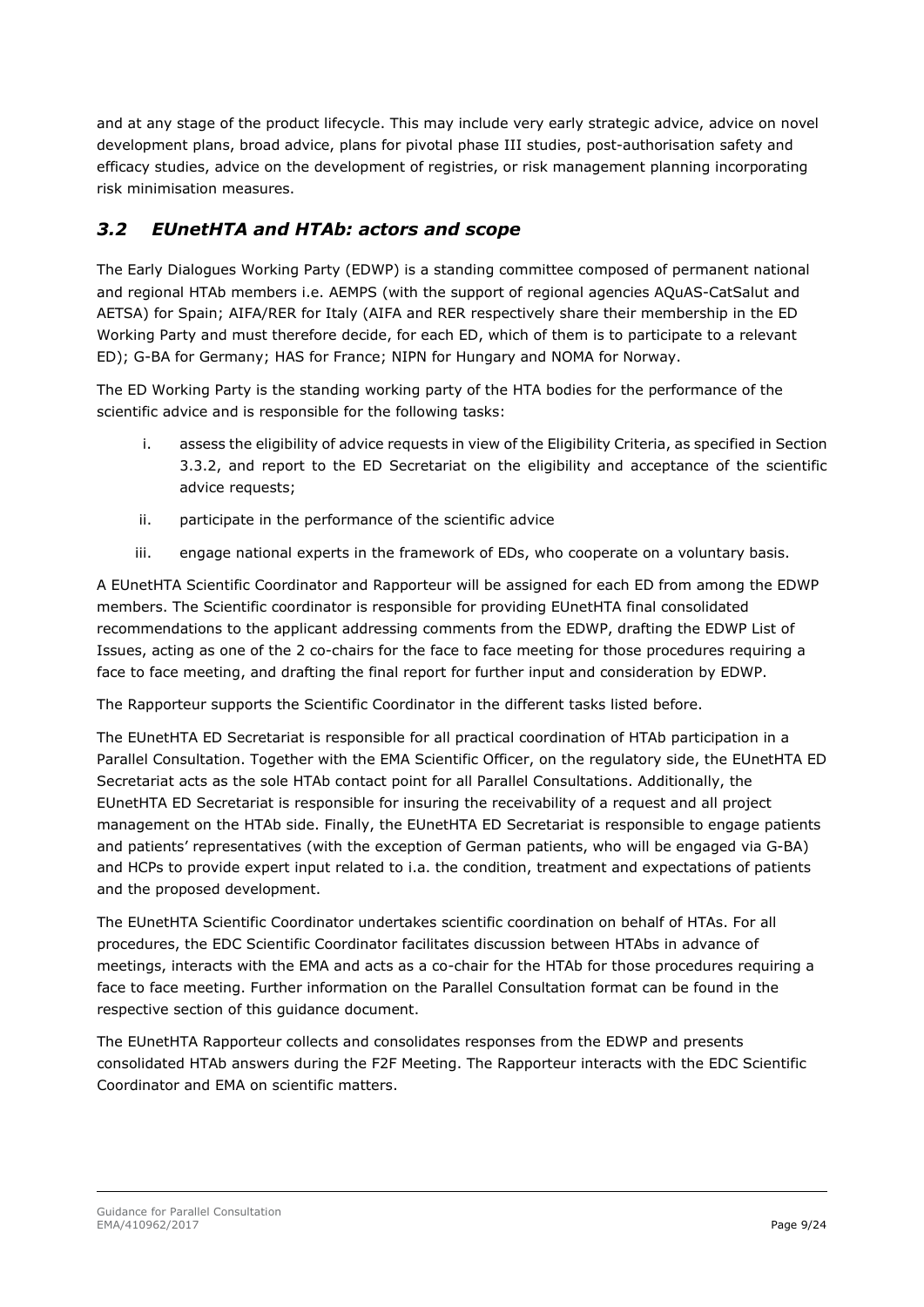### <span id="page-8-0"></span>*3.3 HTA involvement in parallel consultations*

### <span id="page-8-1"></span>**3.3.1 Call for submissions**

The EUnetHTA ED Secretariat will publish a call for applications for Parallel Consultations. Upon receipt of the Letter of Intent, the ED Secretariat examines the document for its acceptability (ensuring all necessary information is included). EUnetHTA reserves the right to contact the Applicant in order to discuss their request. After the call has closed, all acceptable requests are passed to the EDWP. The EDWP scrutinises all requests for Parallel Consultation, according to the established EDWP selection criteria (detailed in section 3.3.3) to decide if a request is selected for a Parallel Consultation.

The EUnetHTA ED Secretariat communicates the outcome of the selection to all Applicants. For those requests that are selected, information will also be provided regarding the final participating HTAbs (including any need for direct subsequent unilateral arrangements or contracts between the individual HTAbs and Applicant, and contact points for such arrangements) to the Applicant and EMA according the Parallel Consultation format and to the process outlined in [Table 2](#page-15-0) and Table 3.

### <span id="page-8-2"></span>**3.3.2 EDWP selection criteria, scope and coordination**

In a context of resource constraints in JA3, there is a limit to the number of products to be selected for Parallel Consultation.

The product should aim to bring added benefit to patients i.e. by:

A new mode of action for the indication

AND targeting a life-threatening or chronically debilitating disease

AND responding to unmet need (no treatment or only unsatisfactory treatment available)

EUnetHTA aims for a diverse selection of Parallel Consultations and therefore selected EDs should represent a wide array of topics, therapeutic areas etc. (e.g. orphan, ATMPs, anti-infectives, oncology). The Applicant's Letter of Intent should provide sufficient information to substantiate the claimed basis of selection and follow the guidance notes provided with the form.

The generation of consolidated HTA outputs through the EDWP involves identifying aspects of development programs for which there is a shared position amongst HTAbs and attempting to reach consensus amongst HTAbs. Where necessary individual positions will be presented in the document annex. There is a single written report including: consolidated EUnetHTA Final Recommendations for shared positions, and individual HTA answers to those questions for which consensus was not possible. Opportunities for closed discussion with Regulators, with mutual understanding/problem solving are maximised, regardless of the format of the procedure. See [Table 2](#page-15-0) and Table 3.

### <span id="page-8-3"></span>**3.3.3 Parallel consultation formats**

There is one single procedure for Parallel Consultation; however, there are two different formats the consultation can take, following selection of a product: written only format and F2F meeting format. All Parallel Consultations are supported by the EUnetHTA ED Secretariat, thereby benefiting from HTA scientific and administrative coordination, consolidated HTA comments and List of Issues, a concerted effort to find agreement among the EDWP regarding specific issues as well as a consolidated document containing EUnetHTA's Final Written Recommendations. Opportunities for closed discussion amongst HTA, and with Regulators, with mutual understanding are maximised.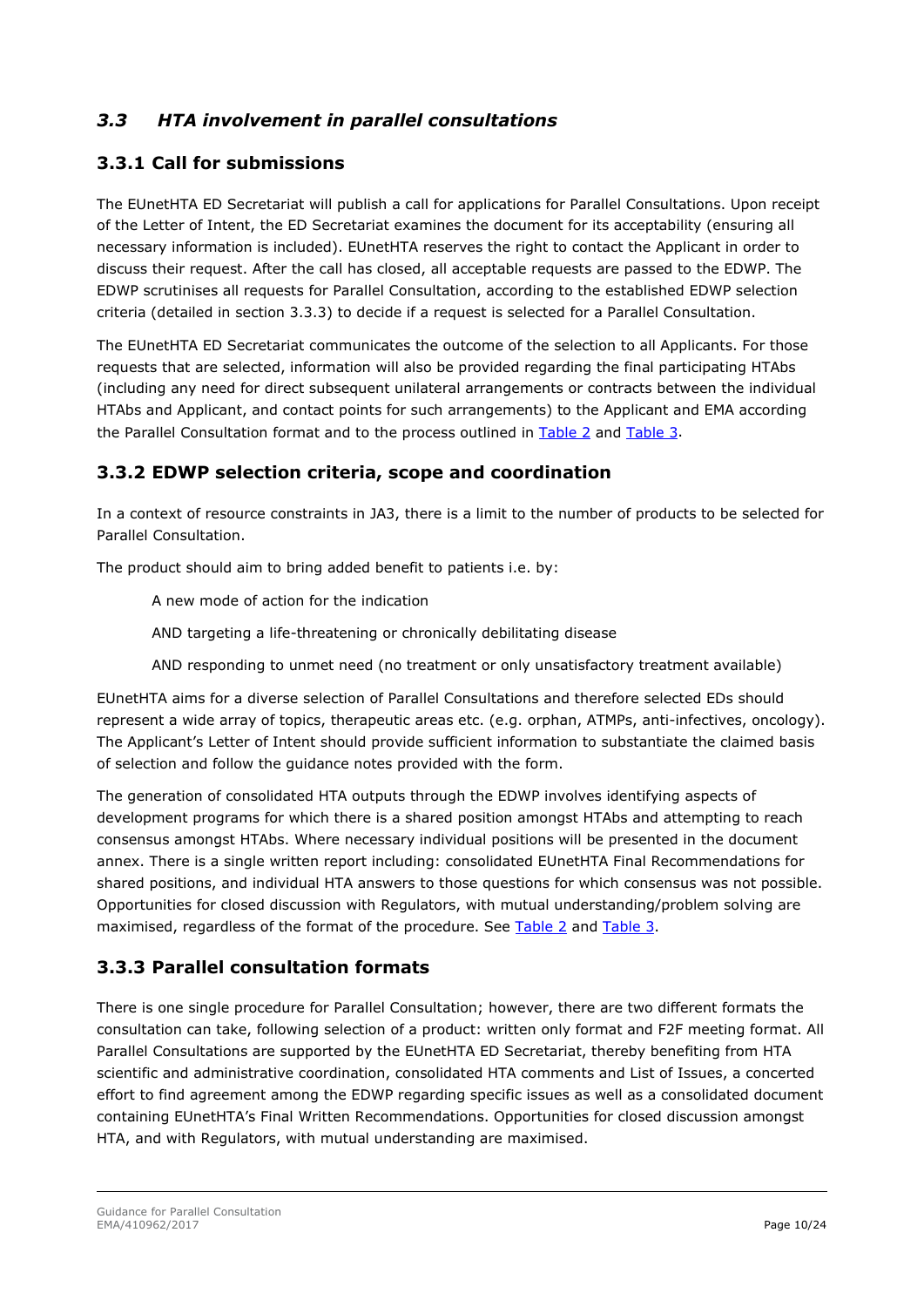Regardless of the format of a parallel consultation the HTAb final output remains the EUnetHTA Final Written Recommendation.

Preliminary exchange on procedure format and associated organisational topics with be exchanged with EMA during the Administrative TC.

#### *3.3.3.1 EUnetHTA decision criteria for procedure format*

The decision as to which format the procedure will follow will be decided by the EDWP after review of the Applicant's Draft Briefing Book. This decision will be based on:

- PRIME products
- Complexity of development
- Need for an in-depth discussion with the applicant about the development plan, e.g. in case of unclear development plan or unexperienced companies
- Major issues with the development plan that would benefit from discussion with the applicant.

The applicant will be informed of the decision upon reception of the Final Briefing Book.

#### *3.3.3.2 Written-only Parallel Consultation format*

The PC format without a F2F meeting allows for more efficiency and provides the applicant with Final Recommendations in a shorter timeframe while maintaining the exchanges between HTAb and EMA and the high-quality output expected of EUnetHTA. This format allows for the EDWP to work directly on their recommendations following reception of the Final Briefing package and does not require the applicant to produce written answers to a EUnetHTA List of Issues as one will not be produced in the written format since the choice of the format suggests no major issues.

Procedures that do not require a F2F meeting will be approximately 2,5 months in duration starting from reception of the Draft Briefing Book. The full procedure is detailed in [Table 2.](#page-15-0)

#### *3.3.3.3 Parallel Consultation format with F2F meeting*

The PC format with a F2F meeting allows for a direct exchange between the participating HTAb and the Applicant. The applicant will be provided with Final Recommendations only a certain timeframe after the F2F meeting, the total duration of the procedure therefore lasts longer. Exchanges between HTAb and EMA and the high-quality output expected of EUnetHTA are guaranteed for this procedure as well. The applicant needs to produce written answers to a EUnetHTA List of Issues.

Procedures that do require a F2F meeting will be approximately 3,5 months in duration starting from reception of the Draft Briefing Book. The full procedure is detailed in Table 3.

### <span id="page-9-0"></span>*3.4 Other stakeholders*

From an early stage, the EMA along with HTAbs may consider the need for additional clinical experts in a given procedure and F2F meeting. The inclusion of patient representatives is expected on a routine basis.

#### **EMA**

Regulators' clinical experts are identified through National Competent Authorities (NCA) and SAWP members. A Health Care Professional (HCP) representative may also be invited by the EMA through the EMA HCP Working Party framework, as well as other stakeholders as appropriate.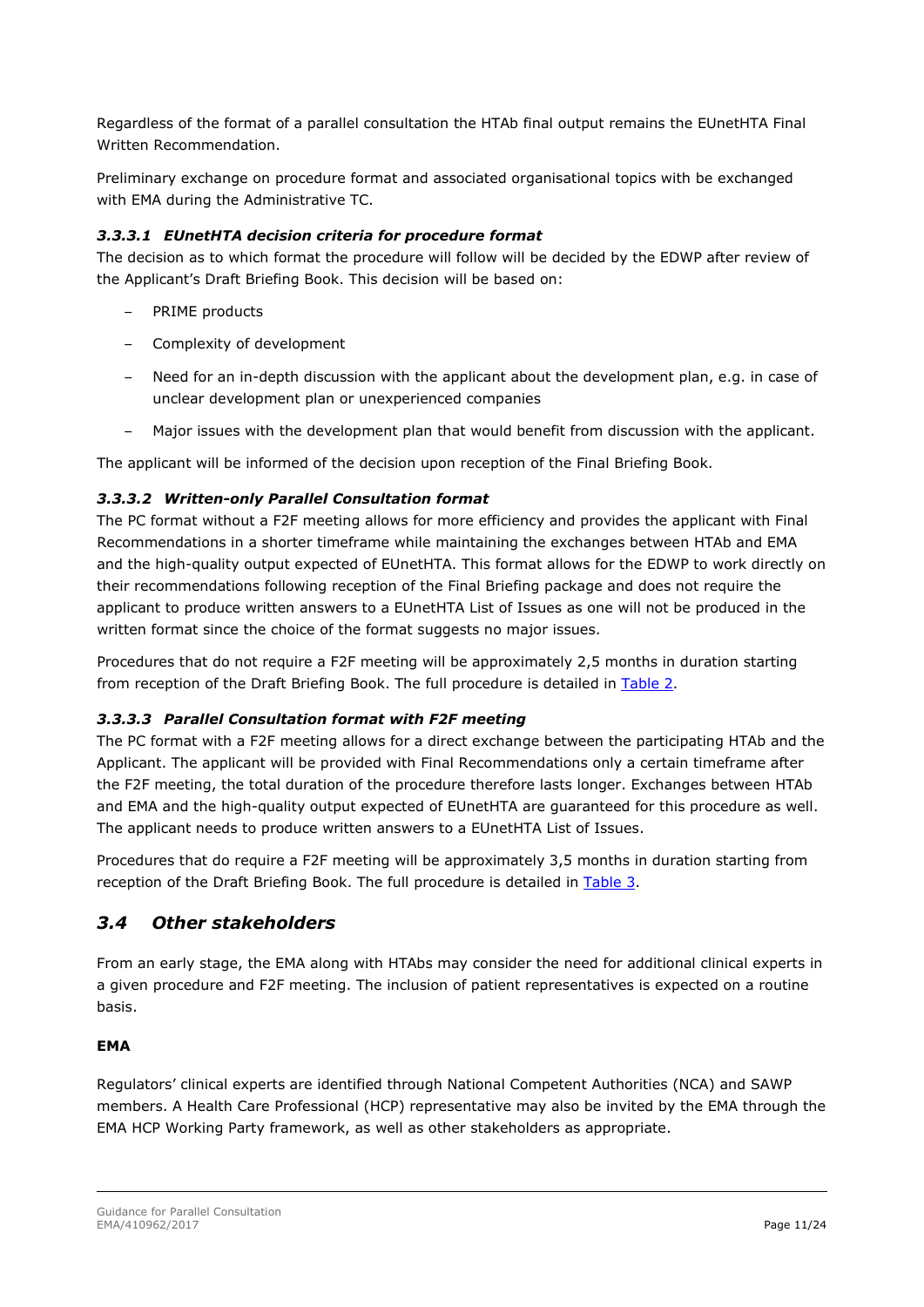Individual patient experts are identified through patient organisations under the framework for interaction between the EMA and patients and consumers, and their organisations (EMA/637573/2014).

Where possible, patient representatives are invited to attend all TCs and the F2F meeting; briefing of chairpersons (on the inclusion of a patient representative) and patients (on the aims and nature of the meeting) by EMA Scientific Officer is essential. Any additional time or facilities required by patients should be considered.

EMA exchanges with EUnetHTA ED Secretariat on the participation of clinical experts and/or patient representatives.

#### **EUnetHTA**

EUnetHTA is committed to involving experts (patients and HCP) in its work – including EDs. Hearing directly from patients about the outcomes that matter to them and how their condition impacts their quality of life and hearing directly from HCP about natural disease history and current disease management are areas that are important from an HTA perspective.

EUnetHTA systematically endeavours to involve patients and patients' representatives in all of its EDs. In order to best capture this input, EUnetHTA employs three approaches which are outlined in **Table 1** below.

**Table 1:** EUnetHTA's three approaches to Expert Involvement

| <b>Approach</b>                                                                                                                                                                         | <b>Expert Deliverables</b>                                                                                                                                                                          |  |  |
|-----------------------------------------------------------------------------------------------------------------------------------------------------------------------------------------|-----------------------------------------------------------------------------------------------------------------------------------------------------------------------------------------------------|--|--|
| <b>Approach 1:</b> Expert interviewed regarding<br>the disease and their experience.                                                                                                    | Minutes of the interview<br>$\bullet$<br>Expert contribution visible in final EUnetHTA<br>٠<br>recommendations<br>Feedback questionnaire and interview<br>$\bullet$                                 |  |  |
| <b>Approach 2:</b> Approach $1 +$ discussion with<br>local HTAb regarding submission file<br>(without applicant).                                                                       | Minutes of the interview<br>$\bullet$<br>Expert contribution visible in final EUnetHTA<br>٠<br>recommendations<br>Feedback questionnaire and interview<br>$\bullet$                                 |  |  |
| <b>Approach 3:</b> Approach $2 +$ discussion with<br>all participating HTAbs regarding the<br>submission file and participation in the F2F<br>meeting with the applicant <sup>3</sup> . | Minutes of the interview<br>$\bullet$<br>Expert contribution visible in final EUnetHTA<br>٠<br>recommendations<br>Share final EUnetHTA recommendations<br>Feedback questionnaire and interview<br>٠ |  |  |

The selection of which approach to be used is the responsibility of the EUnetHTA ED Secretariat, who is also responsible for recruitment. This decision is based on multiple factors including: the identification of a patient and/or healthcare professional corresponding to a specific approach, Furthermore, it is possible that multiple approaches may be used in the same ED.

<span id="page-10-0"></span><sup>&</sup>lt;sup>3</sup> In the case of a procedure with a F2F meeting.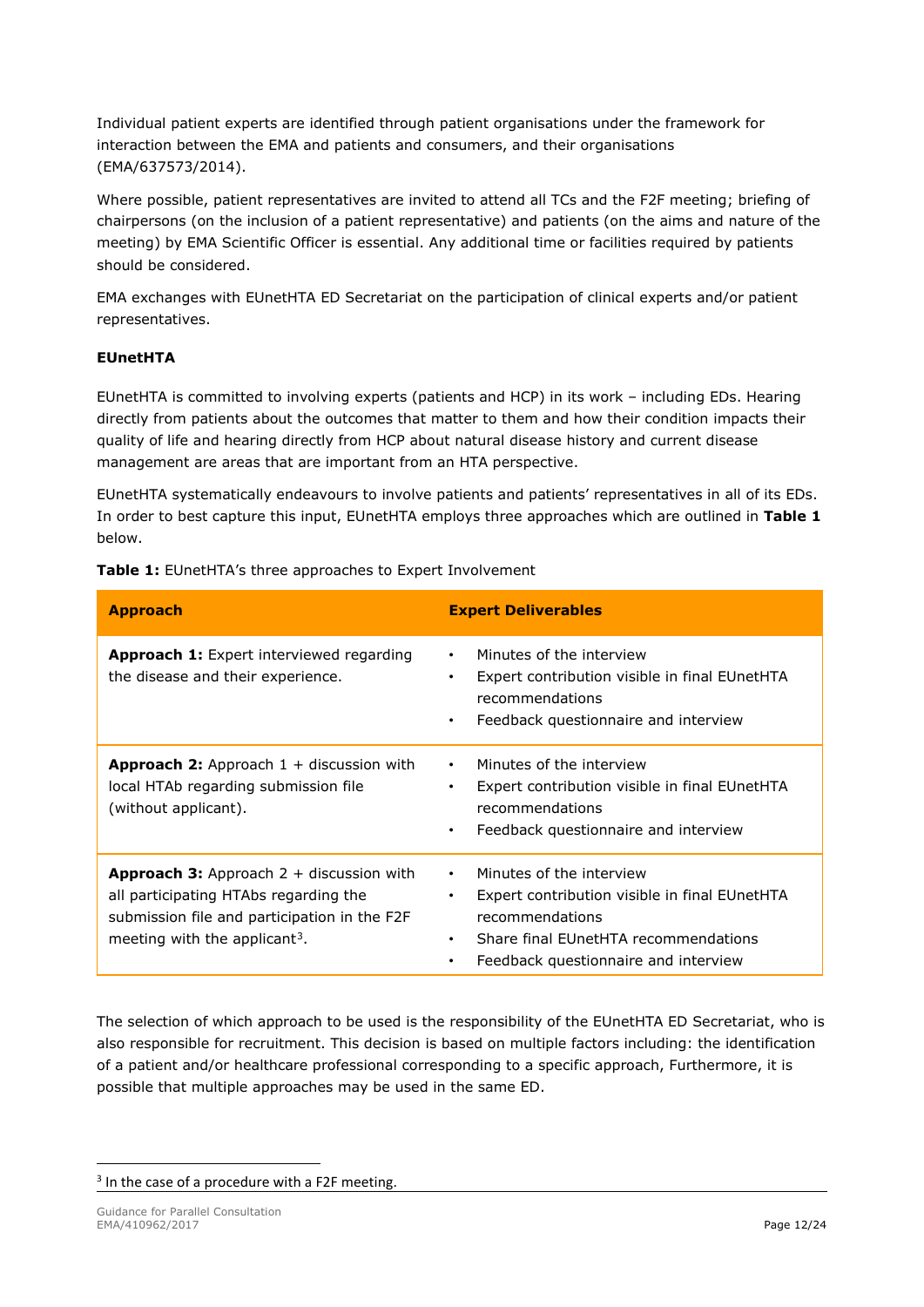The EUnetHTA ED Secretariat exchanges with EMA on the participation of clinical experts and/or patient representatives.

## <span id="page-11-0"></span>**4 Process**

### <span id="page-11-1"></span>*4.1 Simultaneous notification*

For all Parallel Consultations, the Applicants who received a notification of pre-selection by EUnetHTA after the Open Call (see section 3.3) should simultaneously notify the EMA Scientific Advice secretariat [\(scientificadvice@ema.europa.eu\)](mailto:scientificadvice@ema.europa.eu) and EUnetHTA ED Secretariat [\(eunethta-has@has-sante.fr\)](mailto:EUnetHTA-HAS@HAS-sante.fr?subject=Inquiry%20Regarding%20Parallel%20Conusltations) by means of a Letter of Intent using the available [form](https://www.ema.europa.eu/en/documents/template-form/template-letter-intent-request-scientific-advice-protocol-assistance_en.pdf) for Parallel Consultations. The EMA and EUnetHTA should receive the Letter of Intent and draft briefing package prior to the deadline published for the intended procedure start date.

This Letter of Intent deadline is approximately 1 months (day-30) before the formal procedure start date (day 0 or SAWP 1) and 3 months before the intended face to face meeting (day 60 or SAWP 3 meeting).

The EUnetHTA ED Secretariat conducts a check to ensure the submission is consistent with the date for which the product was pre-selected and sends a confirmation to the Applicant.

The final decision on composition of the participating HTAb members, Scientific Coordinator, Rapporteur, and presubmission TC request outcome is communicated to the EMA Scientific Officer, the EMA Scientific Advice secretariat and the Applicant within 5 working days.

EMA and EUnetHTA ED Secretariat will then mutually agree the allocation of face to face meeting slots, accommodating any closed HTA meetings, considering the batch of requests for the intended start date. EMA will confirm the date and time of the F2F meeting in writing to EUnetHTA ED Secretariat and the Applicant by approximately day -40.

### <span id="page-11-2"></span>*4.2 Presubmission phase*

For all Parallel Consultations, the presubmission phase starts, when the Applicant sends the draft briefing package to the EMA Scientific Officer, the EMA Scientific Advice secretariat [\(scientificadvice@ema.europa.eu\)](mailto:scientificadvice@ema.europa.eu), and to the EUnetHTA ED Secretariat [\(eunethta-has@has-sante.fr\)](mailto:eunethta-has@has-sante.fr).

#### *Default without presubmission TC*

By default, the presubmission phase is based on written comments on the draft briefing document.

The draft briefing package should be sent at least 30 days before the due start date (Day 0 or SAWP1) of the procedure.(See published EMA Scientific Advice [published timetables](http://www.ema.europa.eu/ema/index.jsp?curl=pages/regulation/document_listing/document_listing_000122.jsp&mid=WC0b01ac0580022bb2) for a 70 day procedure; SAWP 3 provides the intended face to face meeting date).

In addition to the standard EMA timetables, EMA sets up a timetable in consultation with the EUnetHTA ED Secretariat for each procedure including closed EMA EUnetHTA interactions following receipt of the Letter of Intent from the Applicant and confirmation of EDC selection/participating HTA bodies from EUnetHTA ED Secretariat. EMA sends this timetable to all participants. Calendar meeting requests are sent by EMA to EUnetHTA ED Secretariat and other regulatory participants shortly after a TC or meeting is confirmed.

The Applicant sends Draft Briefing Document to EMA Scientific Advice secretariat [\(scientificadvice@ema.europa.eu\)](mailto:scientificadvice@ema.europa.eu), and the EUnetHTA ED Secretariat [\(eunethta-has@has-sante.fr\)](mailto:eunethta-has@has-sante.fr) in accordance with the agreed timeline. It is important that the timelines are adhered to so that that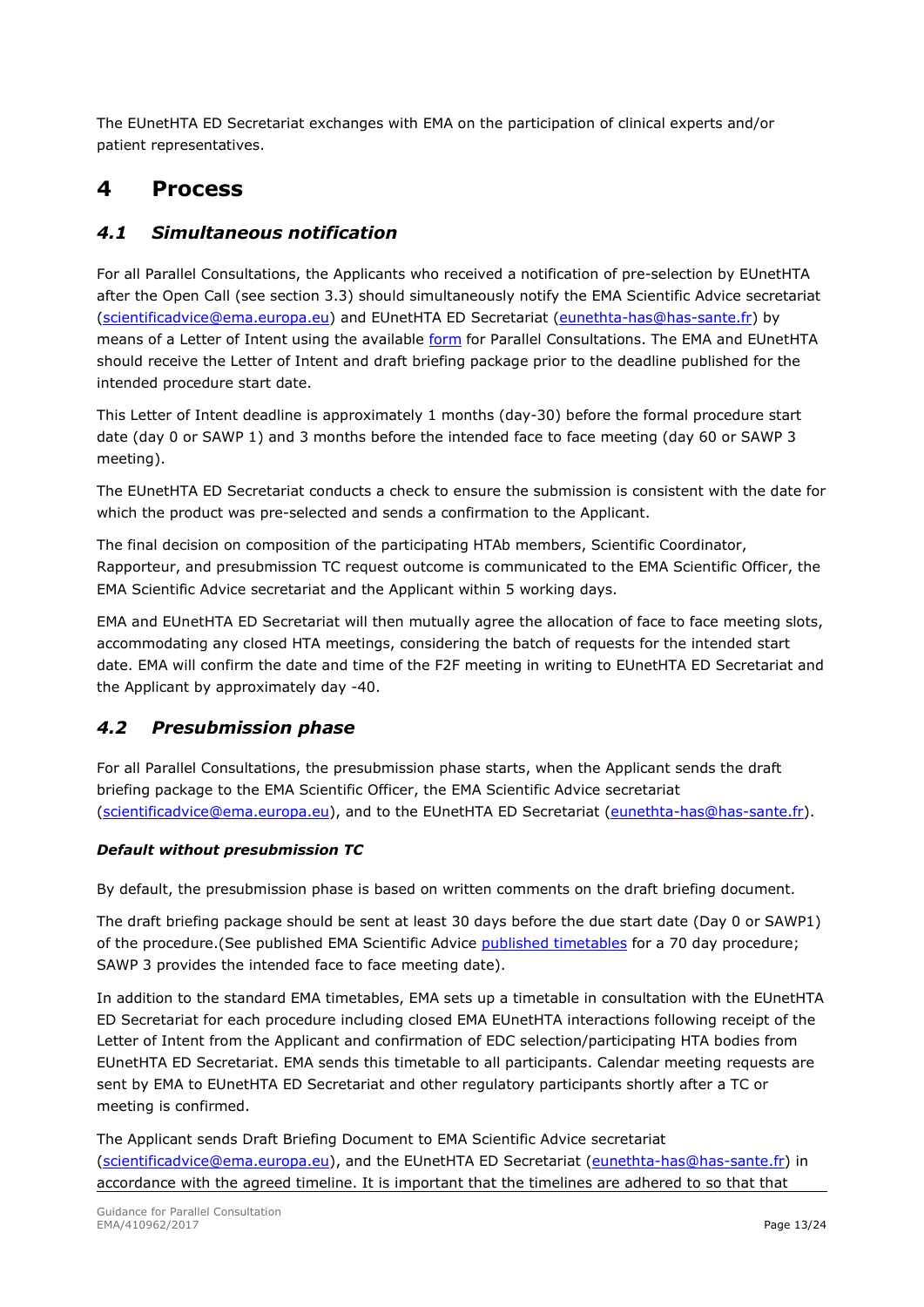participants have sufficient time with the draft briefing document in order to provide feedback to the Applicant, and also such that there is sufficient time for the Applicant's revision before the agreed formal start of the procedure. Initial written comments from the EMA and EUnetHTA ED Secretariat (collated comments from HTAbs) are provided directly to the Applicant by 15 working days, where necessary for the optimisation of the draft submission prior to the start of the procedure.

Comments are shared between EMA Scientific Officer and EUnetHTA ED Secretariat, and consider: the scope, wording and clarity of the questions, whether the material provided in the briefing package is sufficient to answer the questions posed, whether all the right questions have been asked or if additional questions should be added, and to consider whether the questions are appropriately addressed to HTAbs, Regulators or both.

#### *Finalising the briefing document*

The Applicant sends a revised final briefing document with all annexes and references having addressed the EMA comments and EUnetHTA ED Secretariat points of clarification (if any) to the EMA Scientific Officer and EMA Scientific Advice secretariat [\(scientificadvice@ema.europa.eu\)](mailto:scientificadvice@ema.europa.eu) and to EUnetHTA ED Secretariat [\(eunethta-has@has-sante.fr\)](mailto:eunethta-has@has-sante.fr), at least 2 full working days before the start of the procedure. One version should be in "track changes" mode and the other should be "clean". Both EMA and EUnetHTA ED Secretariat conduct an administrative check to ensure the briefing package is fit for purpose (i.e. that all annexes and references are present and readable, and that any essential changes have been made to the briefing document).

Following confirmation of validation from both EMA and EUnetHTA ED Secretariat, as well as the confirmation of the PC format from the ED Secretariat, the Applicant sends the final briefing document directly to all EMA contacts in the procedure as instructed and to the EUnetHTA ED Secretariat, via Eudralink, before the start of the procedure. The Applicant should ensure that the final briefing document has been received by all participants.

The presubmission phase ends with the circulation of the final briefing document immediately prior to SAWP 1, as in the published Scientific Advice timelines.

### <span id="page-12-0"></span>*4.3 Evaluation phase*

#### *Lists of Issues for F2F meeting format*

For all Parallel Consultations, Lists of Issues facilitate the discussion during the face to face meeting by indicating the focus of Regulators' and HTAbs' discussion.

In the regulatory process, the SAWP discusses the first reports (preliminary views) at the SAWP 2 meeting and drafts a Regulators' List of Issues by approximately day 32 of the procedure.

In the EUnetHTA process, EDWP members participating in the advice discuss draft positions and major issues (following PICO) pre-listed by the Scientific Coordinator and Rapporteur during an e-meeting around day 30 of the procedure.

#### *Exchange between regulator and HTAb*

The purpose of the pre-face to face TCs is to exchange and understand respective (preliminary) positions of the different Regulator and HTAb participants on the major aspects of trial designs such as population, comparator or endpoints should be identified. Potential solutions that could facilitate one trial, or at least one development plan, could be discussed in advance of the face to face meeting. The Regulator's chairperson for the F2F meeting should be agreed in the pre-face to face TC.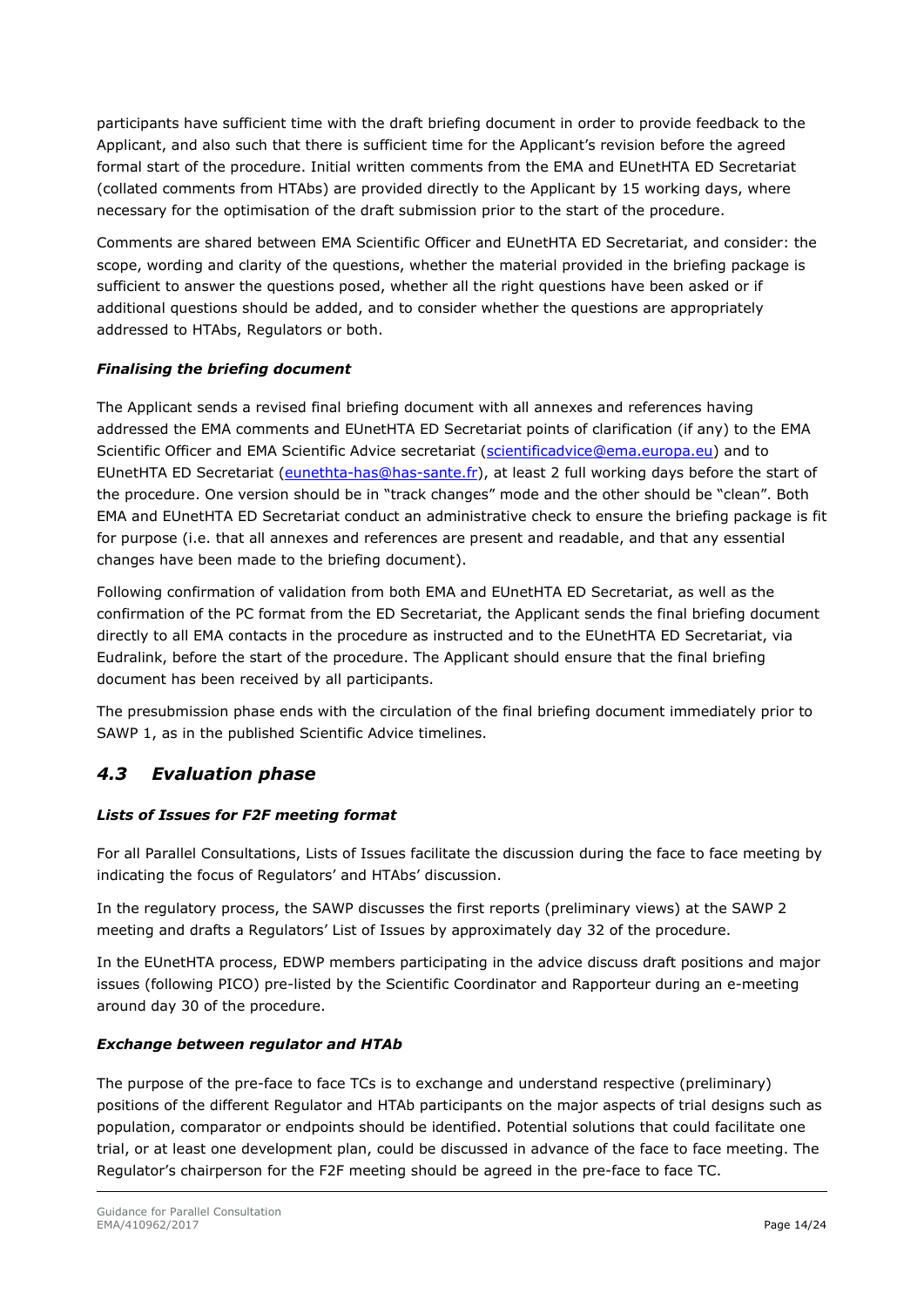The EMA arranges a first closed preparatory TC between EMA, Regulators and EUnetHTA (ED Secretariat, Coordinator and Rapporteur), to take place around day 32 of the procedure, focusing on draft recommendations and issues identified (for F2F meeting format) by Regulators and HTAbs. If the procedure is following the F2F meeting format, final versions of List of Issues are sent to the Applicant by the EMA and EUnetHTA ED Secretariat respectively after the TC. They are also exchanged between EMA and EUnetHTA ED Secretariat.

#### *Preparation for face to face meeting (applies to F2F meeting format only)*

The Applicant can contact the EMA Scientific Officer and/or EUnetHTA ED Secretariat regarding the format of the face to face meeting. This is to ensure that the meeting fulfils the needs of involved stakeholders. The Applicant should send any written responses, if requested according to EMA or HTAb respective Lists of Issues, ideally 12 working days before the face to face meeting directly to all EMA contacts and EUnetHTA ED Secretariat. There should be no major changes to the development plan compared to the final briefing document, unless the process in topic "Amended development plans" has been followed.

The Applicant should send the final presentation and list of participants directly to all EMA contacts and to EUnetHTA ED Secretariat, 4 working days before the face to face meeting. Any changes to the presentation after this date will not be accepted. The presentation can include a very brief introduction, rationale and status of the program. An upper limit of 5 slides for this introduction is recommended to maximise the time available for the questions and discussion. Once sent to the meeting participants, according to the agreed timelines, the presentation should not be amended by the Applicant. There should be no major changes to the development plan compared to the final briefing document, unless the process in topic "Amended development plans" has been followed.

The EUnetHTA ED secretariat is asked to send their final list of attendees to the EMA also in advance of the meeting (1 week before the F2F). The EMA circulates a final list of all participants 2 days in advance of the face to face meeting. The meeting is hosted at the EMA premises.

#### *Amended development plans triggered by the lists of issues or external factors.*

Amended development plans triggered by the Lists of Issues or external factors can be accommodated to some extent during the evaluation phase. However, to facilitate sufficient time for review of the amended development plan, it is stressed that the Applicant should advise all parties of their intention to submit an amended development plan as early as possible, before the face to face meeting. The amended plan must be received by all parties, at the latest by 12 working days before the face to face meeting, together with a clear comparative table of changes in the plans and justification for the changes. Any substantial changes to the development plan submitted past this date cannot be addressed within the face to face meeting or minutes.

#### *Face to face discussion meeting*

The aims of the face to face meeting are:

- To discuss issues of concern or disagreement from regulators and/or HTAbs with the Applicant's proposal regarding major aspects of trial designs
- To get a mutual understanding of each body's constraints as it has to be acknowledged that regulators and HTA bodies are operating in distinct remits (benefit/risk evaluation vs added value evaluation). Possible resulting divergences between HTAbs and regulators positions on major aspects of the trial design will be discussed.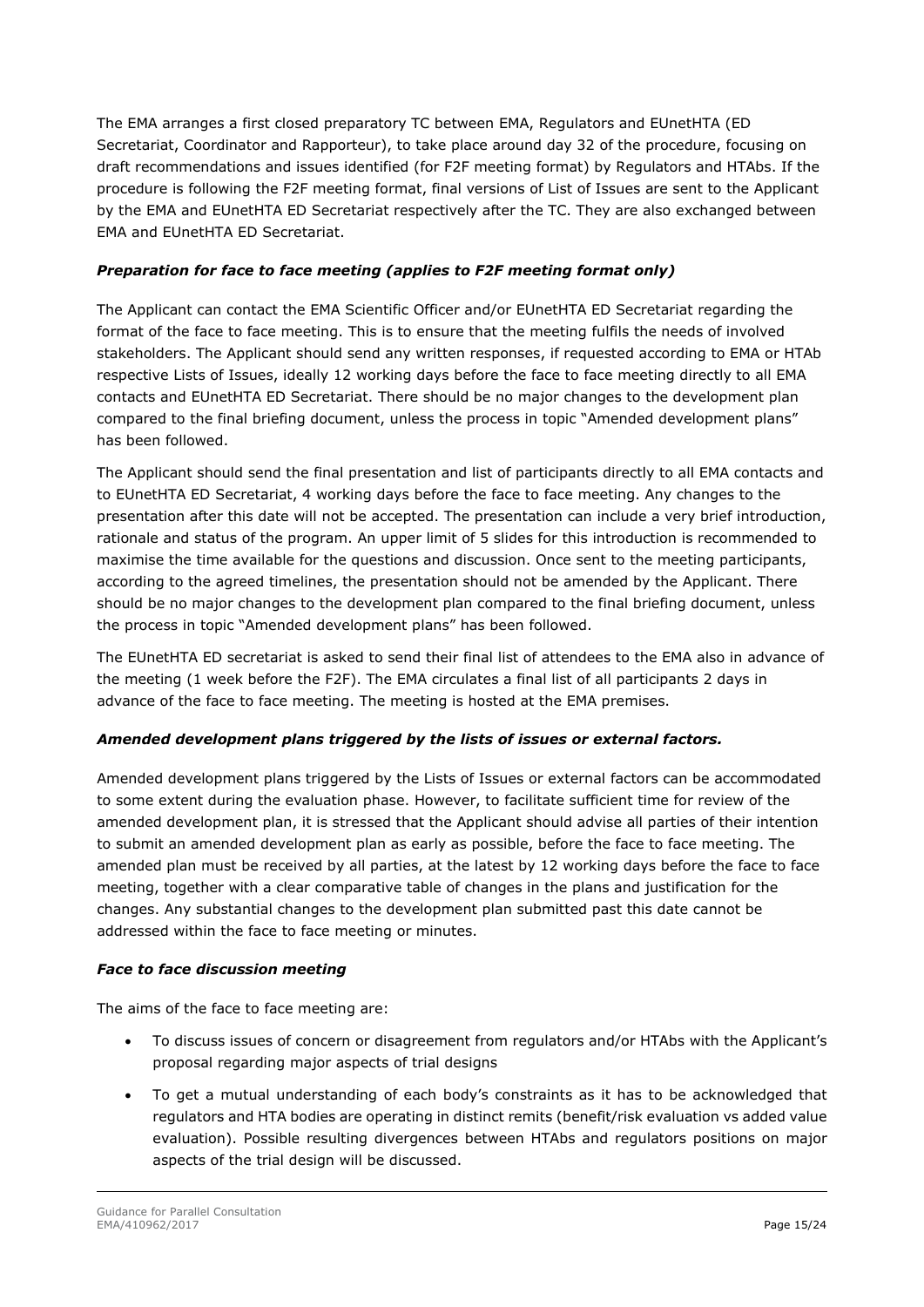- To share and discuss preliminary positions on major aspects of trial designs from EUnetHTA with all participants
- To discuss potential solutions that could facilitate one trial design or at least one development plan

The face to face meeting has 2 co-chairs: one from the Regulators and one from the HTAbs. The meeting duration will depend on the range of issues to be discussed and advice format, the maximum length of the meeting is 3 hours.

Before the Applicant enters the room, the Regulators and the HTAbs have the opportunity to have a closed session (between 15 to 45 minutes, the time is determined on a case by case basis in a pre face to face TC; Applicants will be informed accordingly) in order to interact on any possible changes of position after the Applicant's responses and presentation. EUnetHTA will share the outcome of the closed HTAb meeting with EMA with a summary of common positions on major issues and related expert input.

The meeting with the Applicant is interactive, focusing on the issues raised by the Regulator and the HTAbs in the Lists of Issues. It is usual to pause after each question/issue for discussion. During the face to face meeting, the views of each stakeholder should be clearly represented on each issue. Time should be allowed for summing up at the end of the meeting.

Following the face to face meeting, a closed debriefing between HTAbs and Regulators should be held. This is dedicated to the recap, identification and discussion of any outstanding divergences, where such divergences mean that a single development plan/trial could not be carried out. There might be situations in which the divergences cannot be resolved due to differences in the Regulators' and HTAbs' assessment questions and remit. Possible ways to further address these divergences should be considered (e.g. methods for indirect comparisons, multi-stakeholder workshops, broad advice, and qualification procedure or a follow up Parallel Consultation).

The Applicant is expected to send detailed minutes of the face to face meeting, within 5 working days directly to all EMA contacts and to EUnetHTA ED Secretariat. The minutes should reflect the views for each participating stakeholder in the face to face meeting discussion. Areas of agreement and divergence of opinion between Regulators and HTAbs should be summarised by the Applicant. Minutes are regarded as an Applicant's record of the meeting and will not, in general, be endorsed by the participating bodies.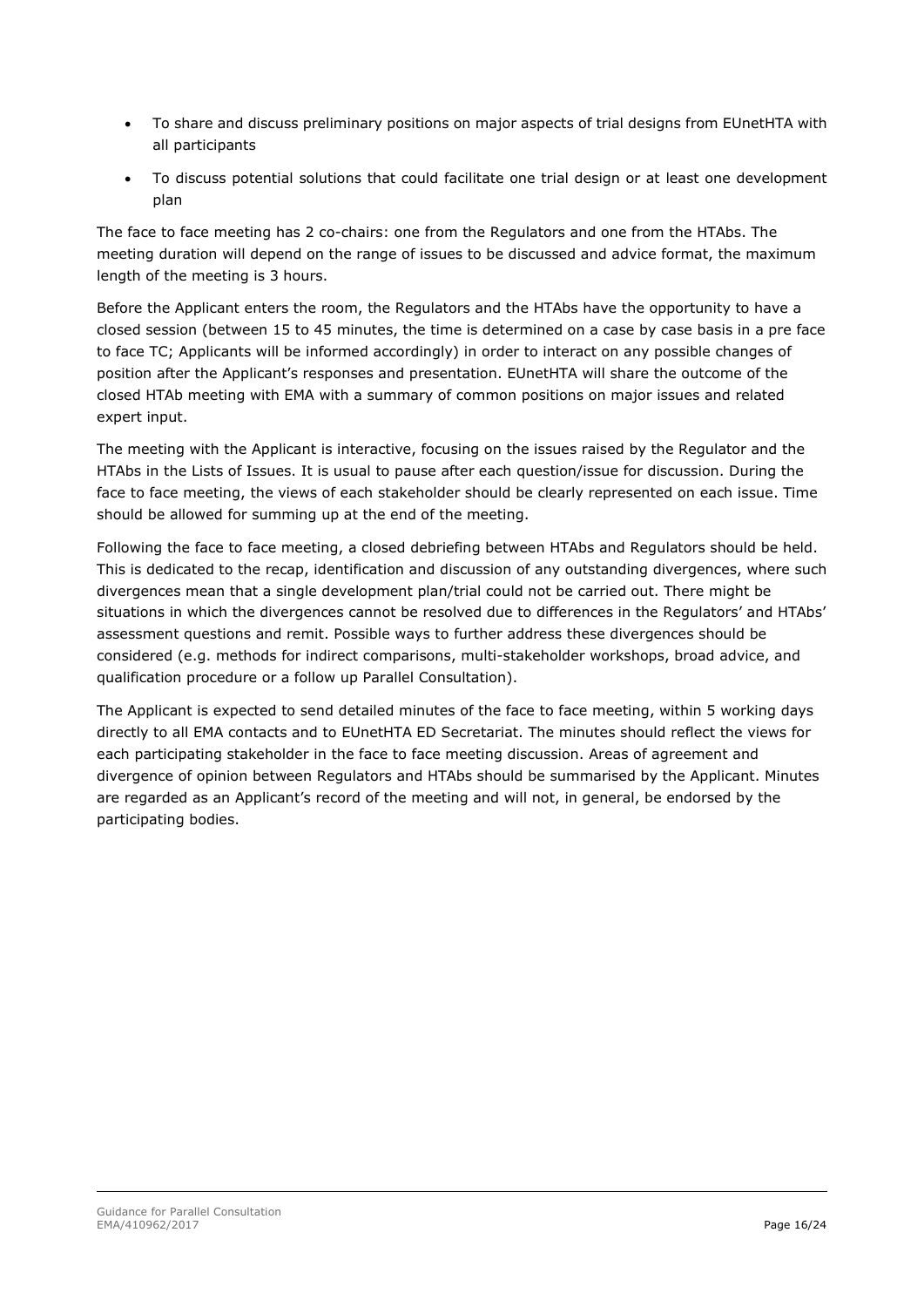| Day <sup>4</sup> | <b>Applicant</b>                                                                                                                                                                                                          | <b>EMA</b>                                                                                                                                                                                                                                                                                                                                                                                                                               | <b>EUnetHTA</b>                                                                                                                                                                                                                                                                                                                                                                                                                                                                                                                                                                                                                 |  |  |  |
|------------------|---------------------------------------------------------------------------------------------------------------------------------------------------------------------------------------------------------------------------|------------------------------------------------------------------------------------------------------------------------------------------------------------------------------------------------------------------------------------------------------------------------------------------------------------------------------------------------------------------------------------------------------------------------------------------|---------------------------------------------------------------------------------------------------------------------------------------------------------------------------------------------------------------------------------------------------------------------------------------------------------------------------------------------------------------------------------------------------------------------------------------------------------------------------------------------------------------------------------------------------------------------------------------------------------------------------------|--|--|--|
|                  | Letter of intent and draft briefing package                                                                                                                                                                               |                                                                                                                                                                                                                                                                                                                                                                                                                                          |                                                                                                                                                                                                                                                                                                                                                                                                                                                                                                                                                                                                                                 |  |  |  |
| $D - 30$         | Applicant submits the letter of<br>intent and the draft briefing<br>document with annexes and<br>references simultaneously to the<br><b>EUnetHTA ED Secretariat and</b><br>to the <b>EMA</b> via Eudralink <sup>5</sup> . | <b>EMA</b> confirms reception.<br>Communication of EMA contact point (EMA<br>Scientific Officer) to Applicant and EUnetHTA<br>ED Secretariat. The letter of intent is<br>forwarded by the EMA Scientific Advice<br>secretariat to the SAWP for appointment of 2<br><b>SAWP Coordinators</b> and, where appropriate,<br>a SAWP Coordinator for questions relating to<br>significant benefit (only applicable for Protocol<br>Assistance). | <b>EUnetHTA ED Secretariat confirms reception to the</b><br>applicant and informs EDWP.<br>Appointment of Scientific coordinator and rapporteur,<br>information shared with EMA.<br><b>EUnetHTA ED Secretariat communicates the</b><br>Draft Briefing Document, annexes and references<br>to <b>EDWP.</b><br>Until the list of issue is shared with the<br>$\triangleright$<br>applicant, the Scientific coordinator and<br>rapporteur can request any necessary<br>clarifications to the applicant and copied to<br><b>EMA SA secretariat.</b><br>Preliminary assessment of procedure format<br>(Written-only vs F2F) by EDWP. |  |  |  |
| $D - 15$         |                                                                                                                                                                                                                           | <b>Feedback on Draft</b><br>Where applicable, comments on the Draft<br>Briefing Document are forwarded to<br>Applicant in writing by $\sim$ D -15 and copied<br>to EUnetHTA ED Secretariat.                                                                                                                                                                                                                                              | External experts are identified and information<br>$\blacktriangleright$<br>shared with EMA SA Secretariat.                                                                                                                                                                                                                                                                                                                                                                                                                                                                                                                     |  |  |  |

#### <span id="page-15-2"></span><span id="page-15-1"></span>**Table 2** Outline of actions for Applicant, EMA and EUnetHTA in Parallel Consultations following the **Written-only format**

<span id="page-15-0"></span><sup>&</sup>lt;sup>4</sup> All dates are approximative

 $^5$  The use of a secure link system (for authorised personnel only) will ensure proper transmission of large files and the confidentiality of sensitive documents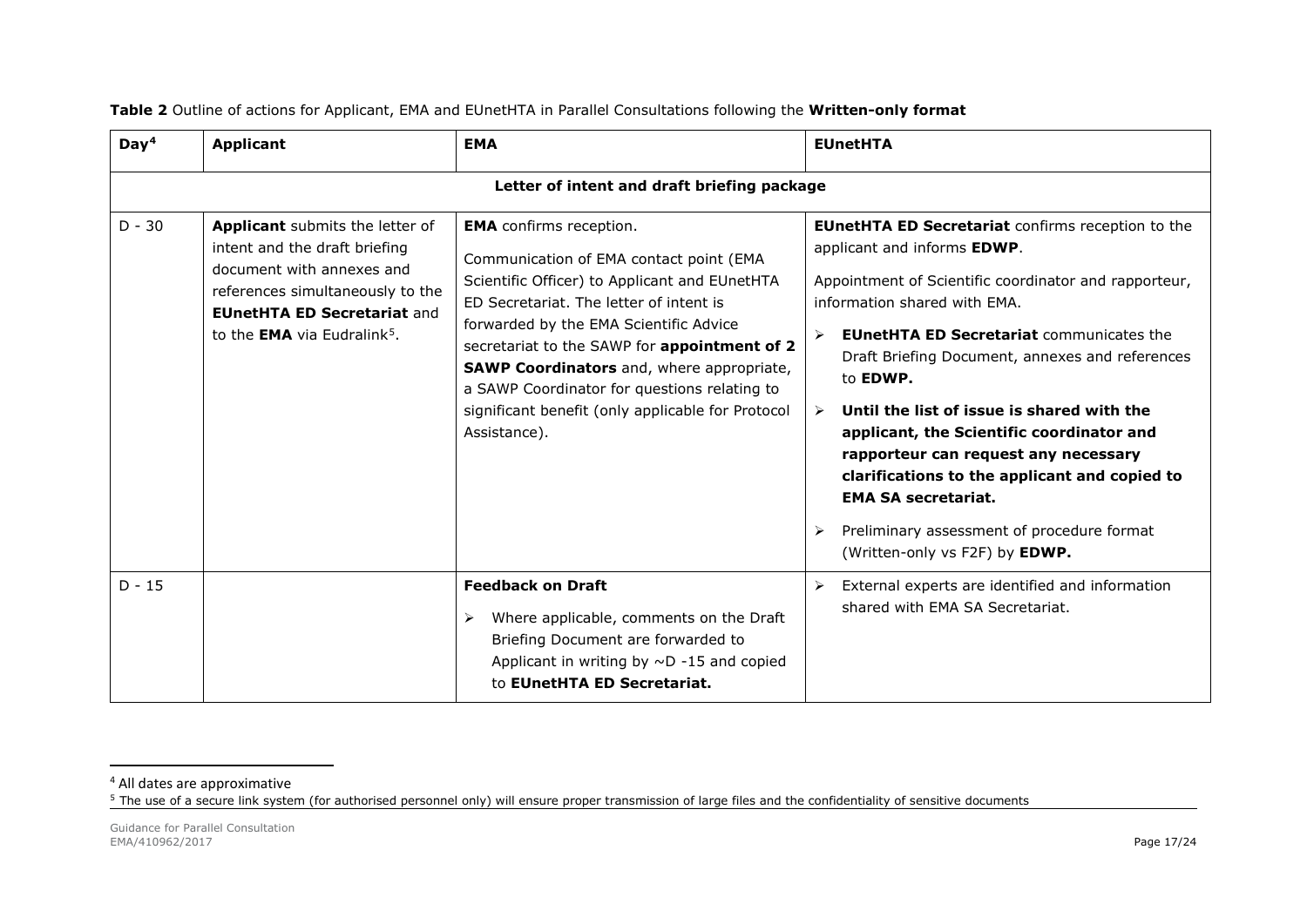| $D - 10$       |                                                                                                                                                                                                                                                                                                                                                                                                                            | Additional Experts/patients representative<br>➤<br>are identified and information shared with<br><b>EUnetHTA ED Secretariat.</b><br>format and associated organizational topic.                                                  | Administrative TC between EMA and EUnetHTA ED Secretariat with preliminary exchange on procedure                                                                                        |
|----------------|----------------------------------------------------------------------------------------------------------------------------------------------------------------------------------------------------------------------------------------------------------------------------------------------------------------------------------------------------------------------------------------------------------------------------|----------------------------------------------------------------------------------------------------------------------------------------------------------------------------------------------------------------------------------|-----------------------------------------------------------------------------------------------------------------------------------------------------------------------------------------|
|                |                                                                                                                                                                                                                                                                                                                                                                                                                            | <b>Validation of Briefing package</b>                                                                                                                                                                                            |                                                                                                                                                                                         |
| $D - 2$        | <b>Submission of revised</b><br>briefing package<br>The Applicant sends two<br>versions of the final briefing<br>package together with annexes<br>and references simultaneously to<br><b>EUnetHTA ED Secretariat and</b><br>the <b>EMA</b> via Eudralink. in<br>response to the request for<br>clarification. One version of<br>briefing document should be in<br>"track changes" mode and the<br>other should be "clean". | Validation of final briefing document<br>Positive validation of the final briefing<br>document by EMA Scientific Advice secretariat<br>to the Applicant and EUnetHTA ED Secretariat<br>at D -2 together with final instructions. | Validation of final briefing document:<br><b>EUnetHTA ED Secretariat confirms validation to</b><br>$\blacktriangleright$<br>the Applicant and EMA.                                      |
|                |                                                                                                                                                                                                                                                                                                                                                                                                                            | Submission of final briefing package                                                                                                                                                                                             |                                                                                                                                                                                         |
| D <sub>0</sub> | The Applicant sends final<br>briefing package including<br>annexes and references to<br><b>EUnetHTA ED Secretariat and</b><br>the <b>EMA</b> via Eudralink.                                                                                                                                                                                                                                                                |                                                                                                                                                                                                                                  | <b>EUnetHTA ED Secretariat shares the final</b><br>$\blacktriangleright$<br>briefing document with EDWP.<br>EUnetHTA decision on procedure format<br>➤<br>announced to company and EMA. |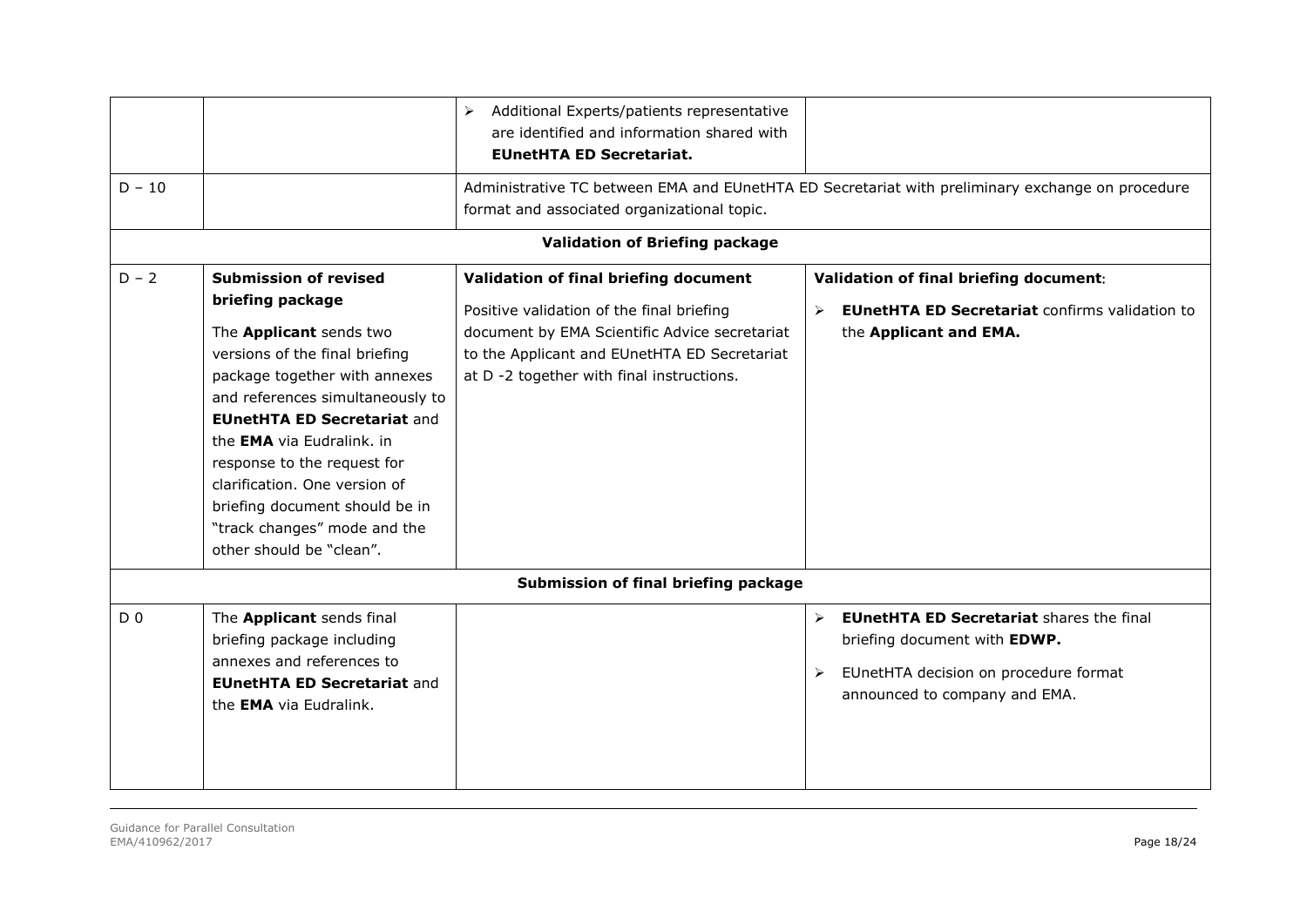|                                | <b>Evaluation Phase</b>                                                                                                                                                                                                                                                                                                                       |                                                                                         |
|--------------------------------|-----------------------------------------------------------------------------------------------------------------------------------------------------------------------------------------------------------------------------------------------------------------------------------------------------------------------------------------------|-----------------------------------------------------------------------------------------|
| $D + 30/$<br>SAWP <sub>2</sub> | Discussion of the first reports during SAWP<br>$\blacktriangleright$<br>meeting focusing on controversial issues.<br>Production of a draft List of Issues, which<br>outlines the topics of Regulators' interest<br>to be addressed by the Applicant in the<br>F2Fmeeting, if deemed necessary.<br>EMA decision on the type of procedure.<br>≻ | E-meeting for HTAb discussions on draft<br>$\blacktriangleright$<br>recommendations.    |
| $D + 35$                       | <b>EUnetHTA ED Secretariat</b> and EMA exchange their respective draft positions.                                                                                                                                                                                                                                                             |                                                                                         |
|                                | ➤<br>EUnetHTA Scientific Coordinator and Rapporteur.                                                                                                                                                                                                                                                                                          | EMA and SAWP Coordinators take part in a closed e-meeting with EUnetHTA ED Secretariat, |
|                                | Only in case of a DM with the EMA:                                                                                                                                                                                                                                                                                                            |                                                                                         |
|                                | Finalisation of List of Issues.<br>$\blacktriangleright$                                                                                                                                                                                                                                                                                      |                                                                                         |
|                                | After the pre-F2F TC EMA sends SAWP List<br>➤                                                                                                                                                                                                                                                                                                 |                                                                                         |
|                                | of Issues to the Applicant and                                                                                                                                                                                                                                                                                                                |                                                                                         |
|                                | <b>EUnetHTA ED Secretariat.</b>                                                                                                                                                                                                                                                                                                               |                                                                                         |
|                                | <b>Advice Phase</b>                                                                                                                                                                                                                                                                                                                           |                                                                                         |
| $D + 45$                       | EMA sends Final Advice Letter to Applicant,<br>unless a discussion meeting with the EMA is to<br>be held. In such a case, subsequent steps are<br>described in Table 3, but only Applicant and<br>EMA actions are applicable.                                                                                                                 |                                                                                         |
| $D + 50 -$<br>55               |                                                                                                                                                                                                                                                                                                                                               | Review final draft recommendation<br>➤<br>Final Recommendations sent to Applicant<br>➤  |
|                                |                                                                                                                                                                                                                                                                                                                                               |                                                                                         |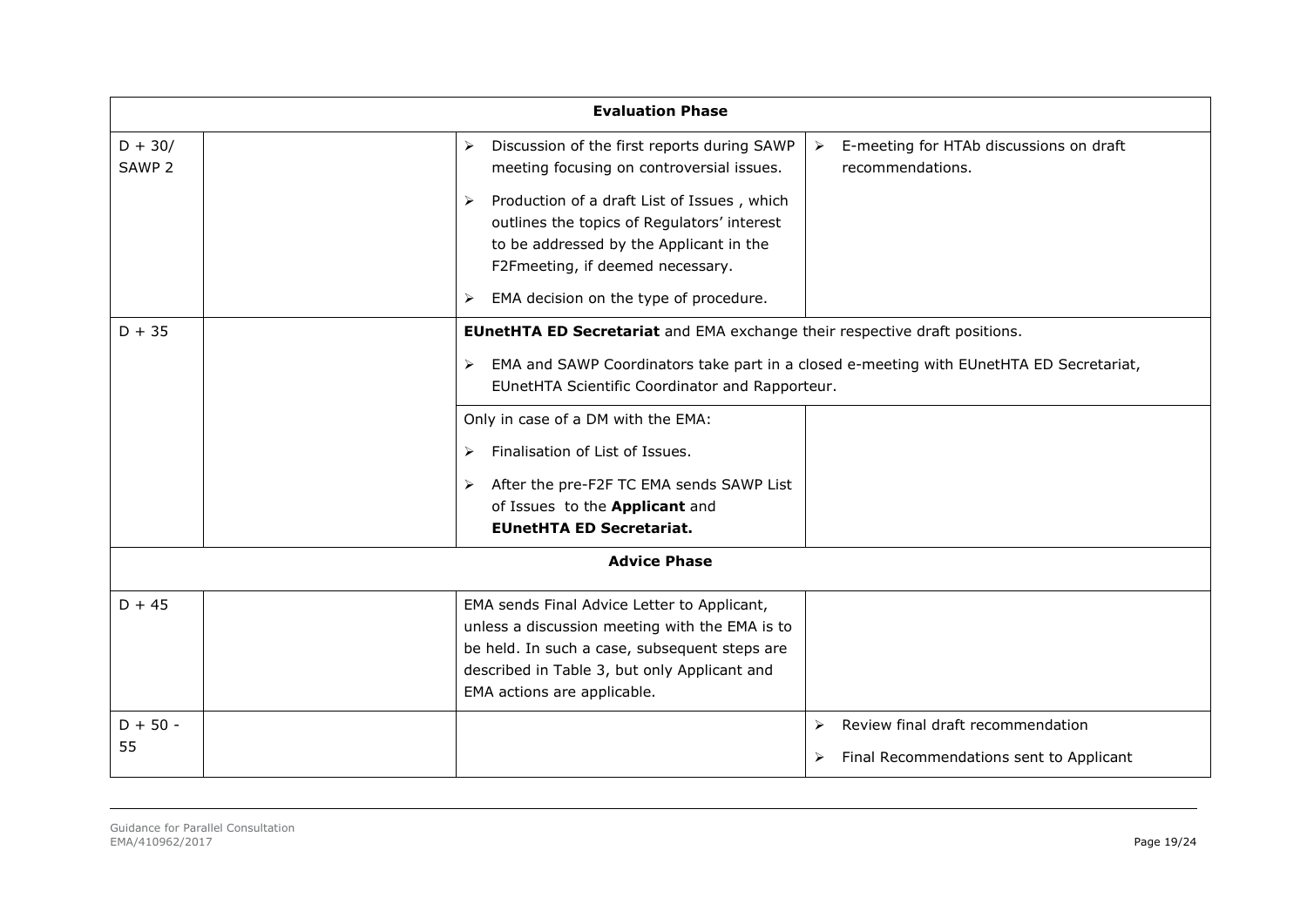| Day      | <b>Applicant</b>                                                                                                                                                                                                                                                | <b>EMA</b>                                                                                                                                                                                                                                                                                                                                                                                                                                                                                                                                                                                                   | <b>EUnetHTA</b>                                                                                                                                                                                                                                                                                                                                                                                                                                                                                                                                                                                             |  |  |  |
|----------|-----------------------------------------------------------------------------------------------------------------------------------------------------------------------------------------------------------------------------------------------------------------|--------------------------------------------------------------------------------------------------------------------------------------------------------------------------------------------------------------------------------------------------------------------------------------------------------------------------------------------------------------------------------------------------------------------------------------------------------------------------------------------------------------------------------------------------------------------------------------------------------------|-------------------------------------------------------------------------------------------------------------------------------------------------------------------------------------------------------------------------------------------------------------------------------------------------------------------------------------------------------------------------------------------------------------------------------------------------------------------------------------------------------------------------------------------------------------------------------------------------------------|--|--|--|
|          | Letter of Intent and draft briefing package                                                                                                                                                                                                                     |                                                                                                                                                                                                                                                                                                                                                                                                                                                                                                                                                                                                              |                                                                                                                                                                                                                                                                                                                                                                                                                                                                                                                                                                                                             |  |  |  |
| $D - 30$ | <b>Applicant</b> submits the Letter<br>$\blacktriangleright$<br>of intent and the draft<br>briefing document with<br>annexes and references<br>simultaneously to the<br><b>EUnetHTA ED Secretariat</b><br>and to the <b>EMA</b> via<br>Eudralink <sup>6</sup> . | <b>EMA</b> confirms reception<br>Communication of EMA contact point (EMA<br>Scientific Officer) to Applicant and<br>EUnetHTA ED Secretariat. The letter of<br>intent is forwarded by the EMA Scientific<br>$\blacktriangleright$<br>Advice secretariat to the SAWP for<br>appointment of 2 SAWP Coordinators<br>and, where appropriate, a SAWP<br>Coordinator for questions relating to<br>$\blacktriangleright$<br>significant benefit (only applicable for<br>protocol assistance).<br>➤<br>$\blacktriangleright$<br>Where applicable, comments on the draft<br>briefing document are sent to Applicant in | <b>EUnetHTA ED Secretariat confirms reception to the</b><br>applicant and informs EDWP.<br>Appointment of Scientific coordinator and rapporteur,<br>information shared with EMA.<br><b>EUnetHTA ED Secretariat communicates the</b><br>draft briefing document, annexes and references<br>to <b>EDWP.</b><br>Until the list of issue is shared with the<br>applicant, the Scientific coordinator and<br>rapporteur can request any necessary<br>clarifications to the applicant and copied to<br><b>EMA SA secretariat.</b><br>Preliminary assessment of procedure format<br>(Written-only vs F2F) by EDWP. |  |  |  |
| $D - 15$ | $\blacktriangleright$                                                                                                                                                                                                                                           | <b>Feedback on draft</b><br>➤<br>writing by $\sim$ D -15 and copied to<br><b>EUnetHTA ED Secretariat:</b><br>Additional Experts/patients representative<br>➤<br>are identification shared with <b>EUnetHTA</b><br><b>ED Secretariat.</b>                                                                                                                                                                                                                                                                                                                                                                     | External experts are identified and information<br>shared with EMA.                                                                                                                                                                                                                                                                                                                                                                                                                                                                                                                                         |  |  |  |

<span id="page-18-0"></span>**Table 3** Outline of actions for Applicant, EMA and EUnetHTA in Parallel Consultations following the F2F Meeting Format

<sup>6</sup> The use of a secure link system (for authorised personnel only) will ensure proper transmission of large files and the confidentiality of sensitive documents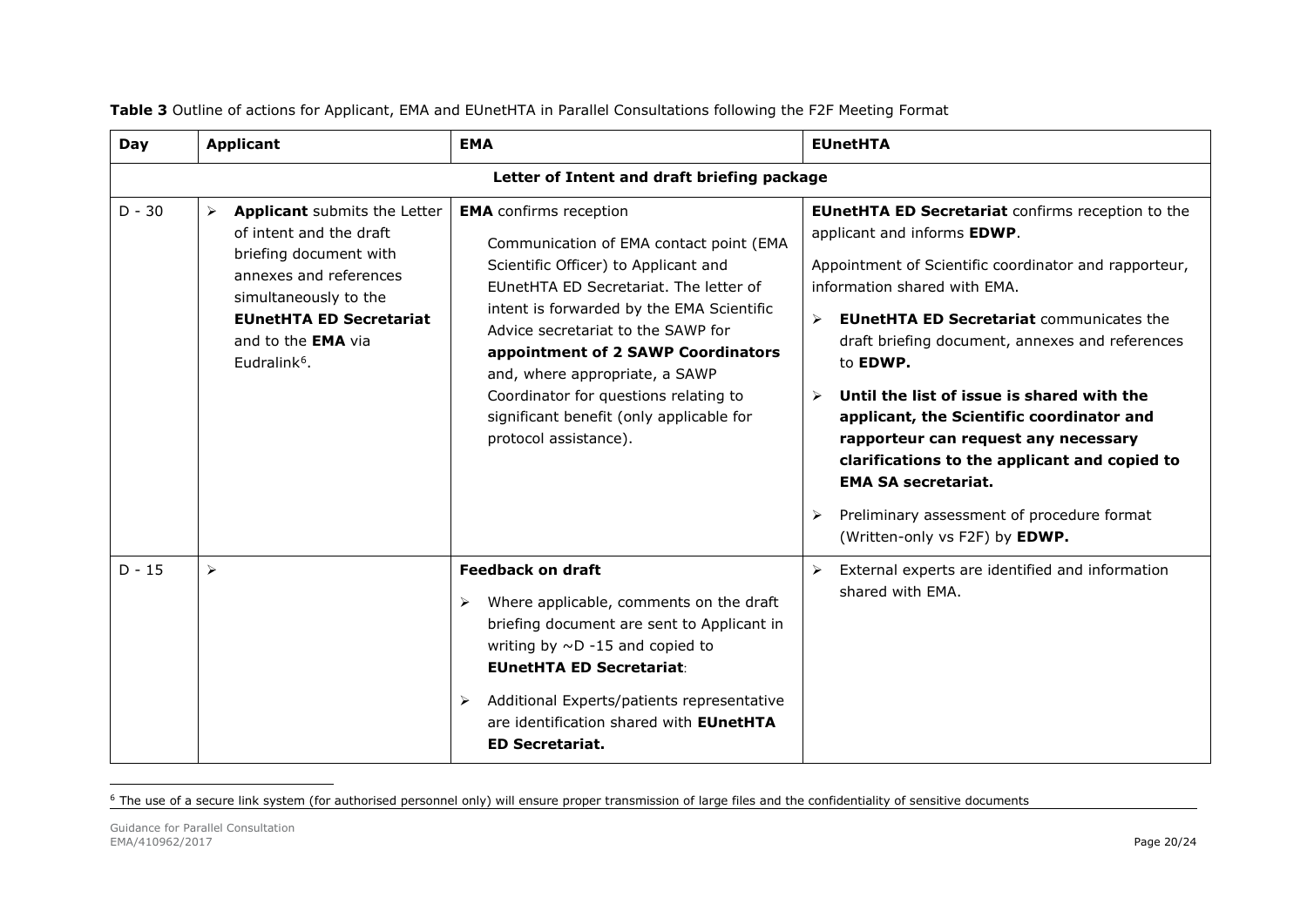| $D - 10$       |                                                                                                                                                                                                                                                                                                        | Administrative TC between EMA and EUnetHTA ED Secretariat with preliminary exchange on procedure<br>format and associated organizational topic.                                                                                                                                      |                                                                                                                                                                                                                                                                                                                                                    |  |  |  |  |
|----------------|--------------------------------------------------------------------------------------------------------------------------------------------------------------------------------------------------------------------------------------------------------------------------------------------------------|--------------------------------------------------------------------------------------------------------------------------------------------------------------------------------------------------------------------------------------------------------------------------------------|----------------------------------------------------------------------------------------------------------------------------------------------------------------------------------------------------------------------------------------------------------------------------------------------------------------------------------------------------|--|--|--|--|
|                | Validation of briefing package                                                                                                                                                                                                                                                                         |                                                                                                                                                                                                                                                                                      |                                                                                                                                                                                                                                                                                                                                                    |  |  |  |  |
| $D - 2$        | <b>Submission</b>                                                                                                                                                                                                                                                                                      | <b>Validation of Final Briefing Document</b>                                                                                                                                                                                                                                         | Validation of final briefing document:                                                                                                                                                                                                                                                                                                             |  |  |  |  |
|                | The Applicant sends two<br>versions of the final briefing<br>document simultaneously to<br><b>EUnetHTA ED Secretariat and</b><br>the <b>EMA</b> via Eudralink in<br>response to the request for<br>clarification. One version should<br>be in "track changes" mode and<br>the other should be "clean". | Positive validation of the final briefing<br>document by EMA Scientific Advice secretariat<br>to the Applicant and EUnetHTA ED Secretariat<br>at D -2 together with final instructions.                                                                                              | <b>EUnetHTA ED Secretariat confirms validation to</b><br>➤<br>the Applicant and EMA.                                                                                                                                                                                                                                                               |  |  |  |  |
|                |                                                                                                                                                                                                                                                                                                        | Submission of final briefing package                                                                                                                                                                                                                                                 |                                                                                                                                                                                                                                                                                                                                                    |  |  |  |  |
| D <sub>0</sub> | The Applicant sends final<br>briefing package including<br>annexes and references to<br><b>EUnetHTA ED Secretariat and</b><br>the <b>EMA</b> via Eudralink.                                                                                                                                            |                                                                                                                                                                                                                                                                                      | <b>EUnetHTA ED Secretariat shares the final</b><br>$\blacktriangleright$<br>briefing document with EDWP.<br>EUnetHTA decision on procedure format<br>➤<br>announced to company and EMA.                                                                                                                                                            |  |  |  |  |
|                |                                                                                                                                                                                                                                                                                                        | <b>Evaluation Phase</b>                                                                                                                                                                                                                                                              |                                                                                                                                                                                                                                                                                                                                                    |  |  |  |  |
|                |                                                                                                                                                                                                                                                                                                        | Discussion of the first reports during SAWP<br>$\blacktriangleright$<br>meeting focusing on controversial issues<br>followed by production of a draft List of<br>Issues, which outlines the topics of<br>Regulators' interest to be addressed by the<br>Applicant in the F2Fmeeting. | Preliminary discussion (e-meeting) on EDWP<br>$\blacktriangleright$<br>participants' positions on main topics (PICO) of the<br>development proposed and exchanges on related<br>issues. Followed by production of a draft List<br>of Issues, which outlines the topics of HTAb<br>interest to be addressed by the Applicant in<br>the F2F meeting. |  |  |  |  |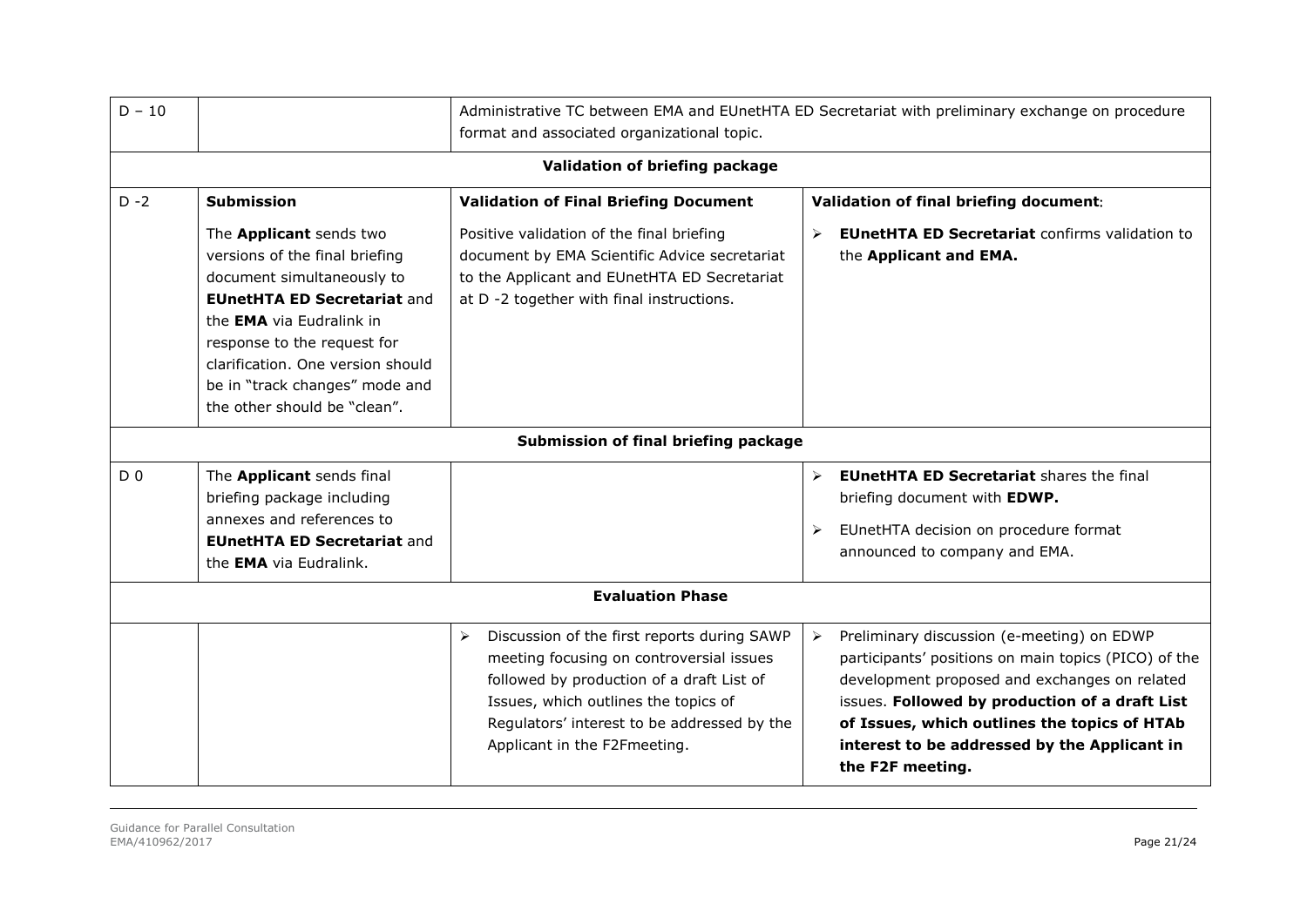|               |                                             |                                                                                                                                                                                                                                                                                             |                                                                                                                    | ➤                     | <b>EDWP participants</b> start to discuss the draft<br>written positions.                                                                                                                                  |
|---------------|---------------------------------------------|---------------------------------------------------------------------------------------------------------------------------------------------------------------------------------------------------------------------------------------------------------------------------------------------|--------------------------------------------------------------------------------------------------------------------|-----------------------|------------------------------------------------------------------------------------------------------------------------------------------------------------------------------------------------------------|
| $\sim D + 32$ |                                             |                                                                                                                                                                                                                                                                                             | <b>EUnetHTA ED Secretariat</b> and EMA exchange their respective draft Lists of Issues.                            |                       |                                                                                                                                                                                                            |
|               |                                             |                                                                                                                                                                                                                                                                                             | EUnetHTA Scientific Coordinator and Rapporteur.                                                                    |                       | EMA and SAWP Coordinators take part in a closed e-meeting (preF2F TC) with EUnetHTA ED Secretariat,                                                                                                        |
|               |                                             |                                                                                                                                                                                                                                                                                             | Finalisation of List of Issues<br>➤                                                                                | $\blacktriangleright$ | Finalisation of List of Issues                                                                                                                                                                             |
|               |                                             |                                                                                                                                                                                                                                                                                             | After the pre-F2F TC EMA sends SAWP List<br>➤<br>of Issues to the Applicant and EUnetHTA<br><b>ED Secretariat.</b> | ≻                     | After the pre-F2F TC EUnetHTA ED Secretariat<br>sends the List of Issues to the Applicant and the<br>EMA.                                                                                                  |
|               |                                             |                                                                                                                                                                                                                                                                                             | Applicant's Written Response to List of Issues                                                                     |                       |                                                                                                                                                                                                            |
| $D + 45$      | ➤                                           | Applicant sends their<br>written responses (if<br>applicable) to the List of<br>Issues raised by the EMA, if<br>applicable and EUnetHTA to<br><b>EMA and EUnetHTA ED</b><br>Secretariat (if applicable:<br>notification of amended<br>development plan with<br>changes and justifications). |                                                                                                                    | $\blacktriangleright$ | <b>EUnetHTA ED Secretariat distributes the</b><br>Applicant's written response and any notification of<br>amended development plan with changes and<br>justification (if applicable) to EDWP participants. |
|               | <b>Preparation for Face to Face Meeting</b> |                                                                                                                                                                                                                                                                                             |                                                                                                                    |                       |                                                                                                                                                                                                            |
| $D + 55$      | $\blacktriangleright$                       | Applicant sends power point<br>presentation to EMA and<br><b>EUnetHTA ED Secretariat,</b><br>4 full working days before<br>F2F meeting, addressing the<br>Lists of Issues for both                                                                                                          |                                                                                                                    | ≻                     | Closed HTAb E-meeting: Review comments on 1st<br>draft of recommendation and prepare F2F<br>discussion on preliminary EUnetHTA consolidated<br>recommendation on main topics (PICO).                       |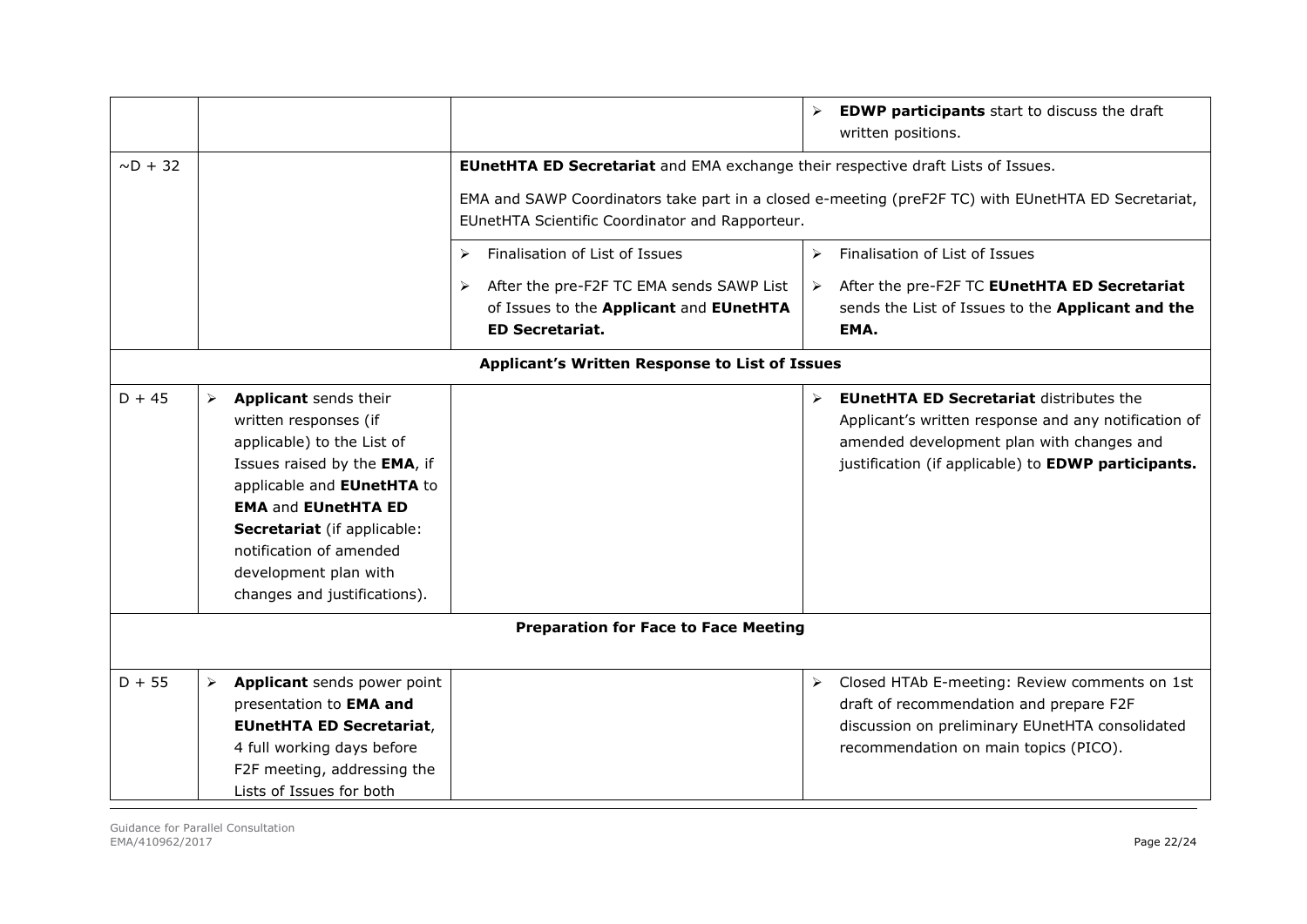|          | HTAbs and Regulators. The<br>Applicant should group<br>related issues together.<br>Further changes after this<br>date will not be accepted.<br>Applicant send list of<br>➤<br>participants. |                                                                                                                                                                                                                                 |                                                                                                                                                                                                                                                                                                                                                                                                                                                                                                                                                        |
|----------|---------------------------------------------------------------------------------------------------------------------------------------------------------------------------------------------|---------------------------------------------------------------------------------------------------------------------------------------------------------------------------------------------------------------------------------|--------------------------------------------------------------------------------------------------------------------------------------------------------------------------------------------------------------------------------------------------------------------------------------------------------------------------------------------------------------------------------------------------------------------------------------------------------------------------------------------------------------------------------------------------------|
|          |                                                                                                                                                                                             | <b>Face to Face Meeting</b>                                                                                                                                                                                                     |                                                                                                                                                                                                                                                                                                                                                                                                                                                                                                                                                        |
| $D + 60$ |                                                                                                                                                                                             | ➤<br>Regulators and one from the HTAbs (the EDC Scientific Coordinator).                                                                                                                                                        | The meeting takes place at the EMA premises and will normally have 2 co-chairs: one from the                                                                                                                                                                                                                                                                                                                                                                                                                                                           |
|          |                                                                                                                                                                                             | sharing draft positions, expert's feedback received by the two parties and discussing last minute changes.                                                                                                                      | Tripartite session: F2F meeting between EDC and EMA with the Applicant. The meeting duration will depend on the range of issues<br>to be discussed and advice format (maximum 3 h), with 15 minutes closed pre, and 15 minutes closed post F2F (EMA and EUnetHTA). Pre-<br>meeting could be extended to 45 minutes if necessary (e.g. late changes to the development plan). Pre-meeting with EMA and EUnetHTA<br>The Applicant addresses key issues that were identified by EUnetHTA EDC and EMA. An interactive discussion follows on the key issue. |
| $D + 70$ | $\blacktriangleright$                                                                                                                                                                       | > The Regulators' Final Advice Letter is<br>adopted by the CHMP (and by the COMP in<br>case of questions on significant benefit for<br>Protocol Assistance) and sent to the<br><b>Applicant and EUnetHTA ED</b><br>Secretariat. | Finalisation of EUnetHTA Written<br>$\triangleright$<br>Recommendations.                                                                                                                                                                                                                                                                                                                                                                                                                                                                               |
| $D + 75$ |                                                                                                                                                                                             |                                                                                                                                                                                                                                 | <b>EUnetHTA</b> Final Recommendations sent to<br>$\triangleright$<br>Applicant and EMA.                                                                                                                                                                                                                                                                                                                                                                                                                                                                |
| $D + 85$ | Applicant completes and<br>returns feedback questionnaire<br>to the EUnetHTA ED<br>Secretariat.                                                                                             |                                                                                                                                                                                                                                 | $\blacktriangleright$                                                                                                                                                                                                                                                                                                                                                                                                                                                                                                                                  |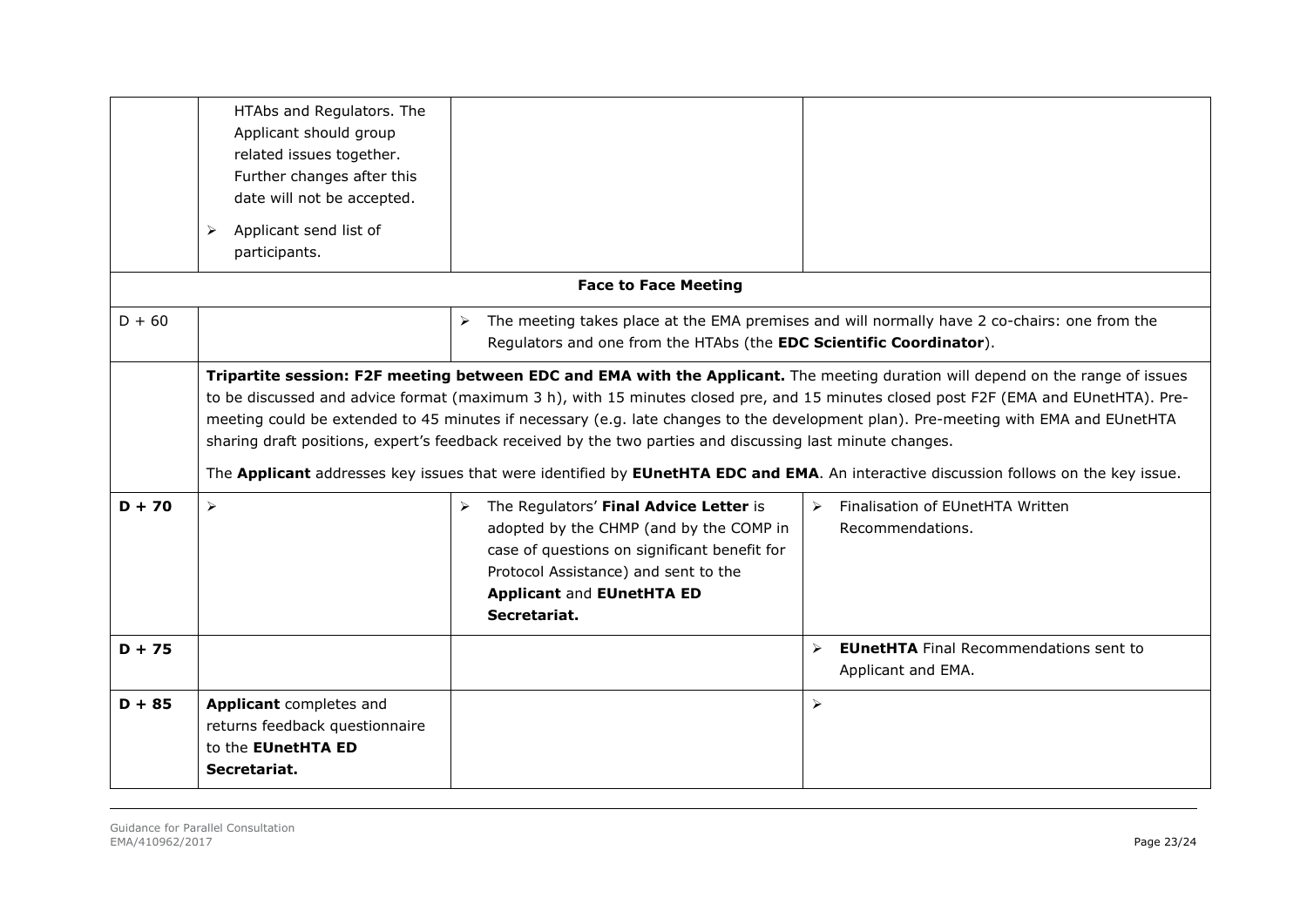## <span id="page-22-0"></span>**5 Practical issues**

### <span id="page-22-1"></span>*5.1 Fees*

The EMA charges fees for this procedure, which are the same as for standard Scientific Advice/Protocol Assistance including the application of any fee incentives. For more information see [Fees payable to](http://www.ema.europa.eu/ema/index.jsp?curl=pages/regulation/document_listing/document_listing_000327.jsp&mid=WC0b01ac0580024596)  [the European Medicines Agency.](http://www.ema.europa.eu/ema/index.jsp?curl=pages/regulation/document_listing/document_listing_000327.jsp&mid=WC0b01ac0580024596)

The participation of HTA bodies in the EDs offering consolidated HTA outputs elaborated through EDWP in the frame of the EUnetHTA Joint Action may be partially covered by EUnetHTA JA3 budget. However, some HTAbs may charge fees for participation in a Parallel Consultation. Information on fees is available from EUnetHTA ED Secretariat.

### <span id="page-22-2"></span>*5.2 Contact points*

It is preferable to have a principal point of contact (with back-up) for each stakeholder. The points of contact should be confirmed for each procedure.

The EUnetHTA ED Secretariat is the point of EUnetHTA contact in relation to all HTA aspects, unless otherwise indicated.

The EMA Scientific Officer is the principal EMA contact person to which the Applicant and EUnetHTA should address all queries related to an individual procedure. Applicants' are instructed to send their documents to EMA contacts as indicated in the contact sheet.

The Applicant should keep the EMA Scientific Officer and EUnetHTA ED Secretariat up to date with changes in contact details.

### <span id="page-22-3"></span>*5.3 Processing of documents*

The Parallel Consultation uses Eudralink - a secure system for sending/receiving documents between all parties.

The Applicant is responsible for sending the briefing documents directly to the EUnetHTA ED Secretariat and EMA contacts. The Applicant must ensure that receipt of documents has been acknowledged by all the participants.

Document version control, numbering, and adherence to timelines are essential to ensure all parties have the appropriate document at the correct time. It is strongly advised to avoid making significant changes to the documentation/clinical development close to the face to face meeting except where this has been discussed and agreed with participants. This is in order to guarantee an appropriate time for the revision and the evaluation by Regulators and HTAbs.

The Applicant provides consent to document exchange in the Letter of Intent between EMA and EUnetHTA.

### <span id="page-22-4"></span>*5.4 Briefing document for parallel consultation*

A common briefing document is used; each question can be addressed to the Regulators or the HTAbs alone, or to both. Quality and nonclinical questions are possible during a Parallel Consultation procedure and posed to regulators only. In the same manner questions related to health economics are possible and should be directed to HTAb only. The labelling of questions is a guide but does not prevent interested bodies answering questions deemed also relevant and of interest. In any case,